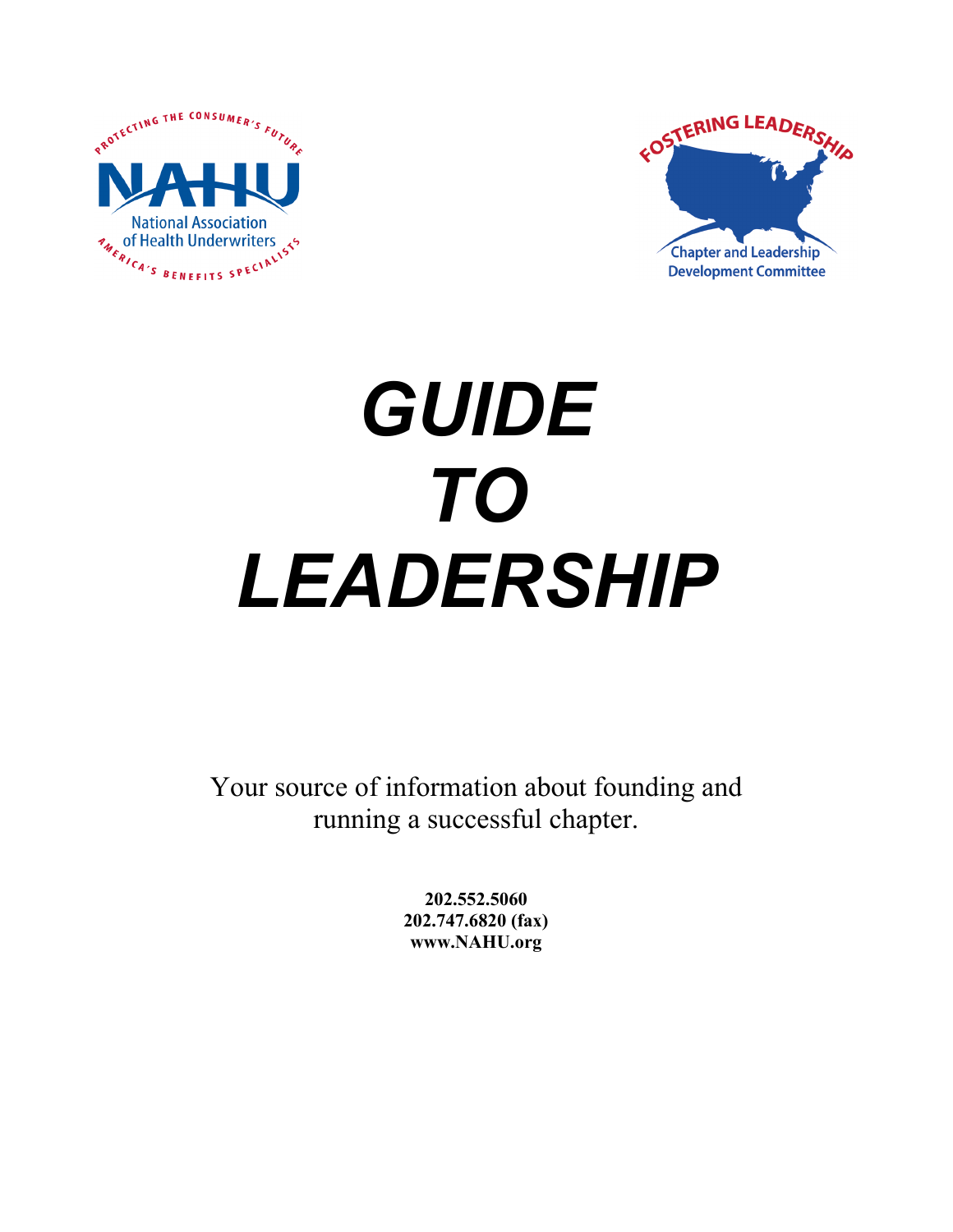# NATIONAL ASSOCIATION OF HEALTH UNDERWRITERS

# **GUIDE TO LEADERSHIP**

Revised June 2020

This guide is the property of the National Association of Health Underwriters. It is intended for the use of state and local chapter officers and directors. All or any part of this guide may be reprinted by the local or state association for use by their leadership.

#### *NAHU Mission Statement:*

*NAHU advocates for our members and their clients, provides professional development and delivers resources to promote excellence.*

#### *NAHU's Vision Statement:*

*NAHU is the preeminent organization for health insurance and employee benefits professionals and works diligently to ensure all Americans have access to high quality affordable Healthcare and related services.*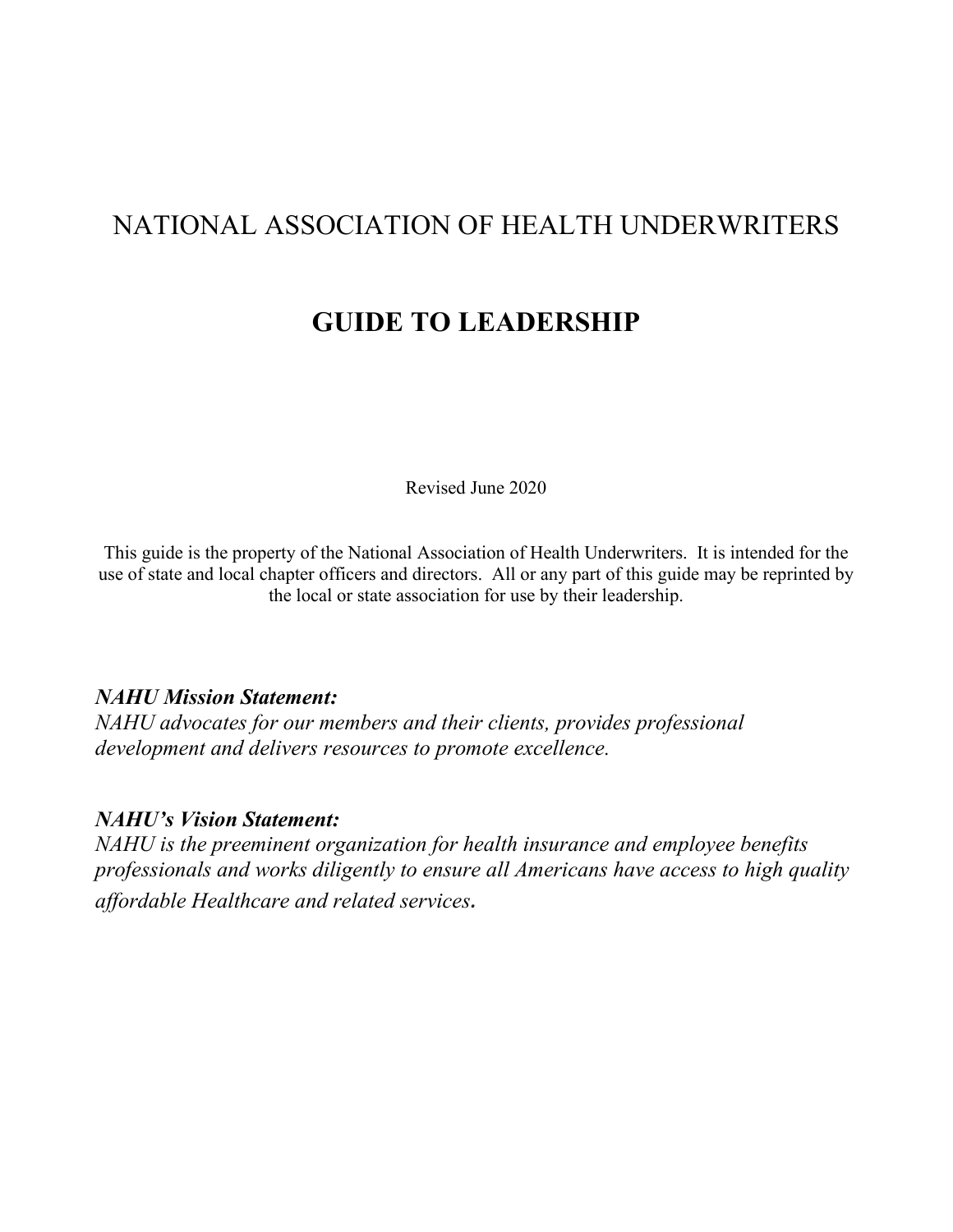## **NAHU GUIDE TO LEADERSHIP** TABLE OF CONTENTS

| <b>Board of Trustees</b><br>$\bullet$                                      |
|----------------------------------------------------------------------------|
| Duties and Responsibilities of a NAHU Regional Vice President<br>$\bullet$ |
|                                                                            |
|                                                                            |
| President                                                                  |
| <b>Parliamentary Procedure</b><br>$\circ$                                  |
| <b>Bylaws</b><br>O                                                         |
| Policies & Procedures<br>O                                                 |
| <b>Suggested Board Meeting Agenda Items</b><br>$\circ$                     |
| <b>Guidelines for Conducting a Board Meeting</b><br>$\circ$                |
| President-elect                                                            |
| <b>Vice President</b><br>$\bullet$                                         |
| <b>Treasurer</b>                                                           |
| <b>Secretary</b>                                                           |
| <b>Local Chapter Representative</b>                                        |
|                                                                            |
| -9                                                                         |
| <b>Chapter Structure</b>                                                   |
| President                                                                  |
| o First Month in Office                                                    |
| Know What's Going On<br>O                                                  |
| <b>First Board Meeting</b><br>$\circ$                                      |
| <b>Suggested Board Meeting Agenda Items</b><br>$\circ$                     |
| <b>Regular Membership Meeting</b><br>$\circ$                               |
| President-elect/Vice President                                             |
| <b>Treasurer</b>                                                           |
| <b>Secretary</b>                                                           |
|                                                                            |
|                                                                            |
| Legislative<br>$\bullet$                                                   |
| Membership<br>$\bullet$                                                    |
| <b>Professional Development</b>                                            |
| <b>Awards and Recognition</b><br>$\bullet$                                 |
| Hospitality                                                                |
| <b>Media Relations</b>                                                     |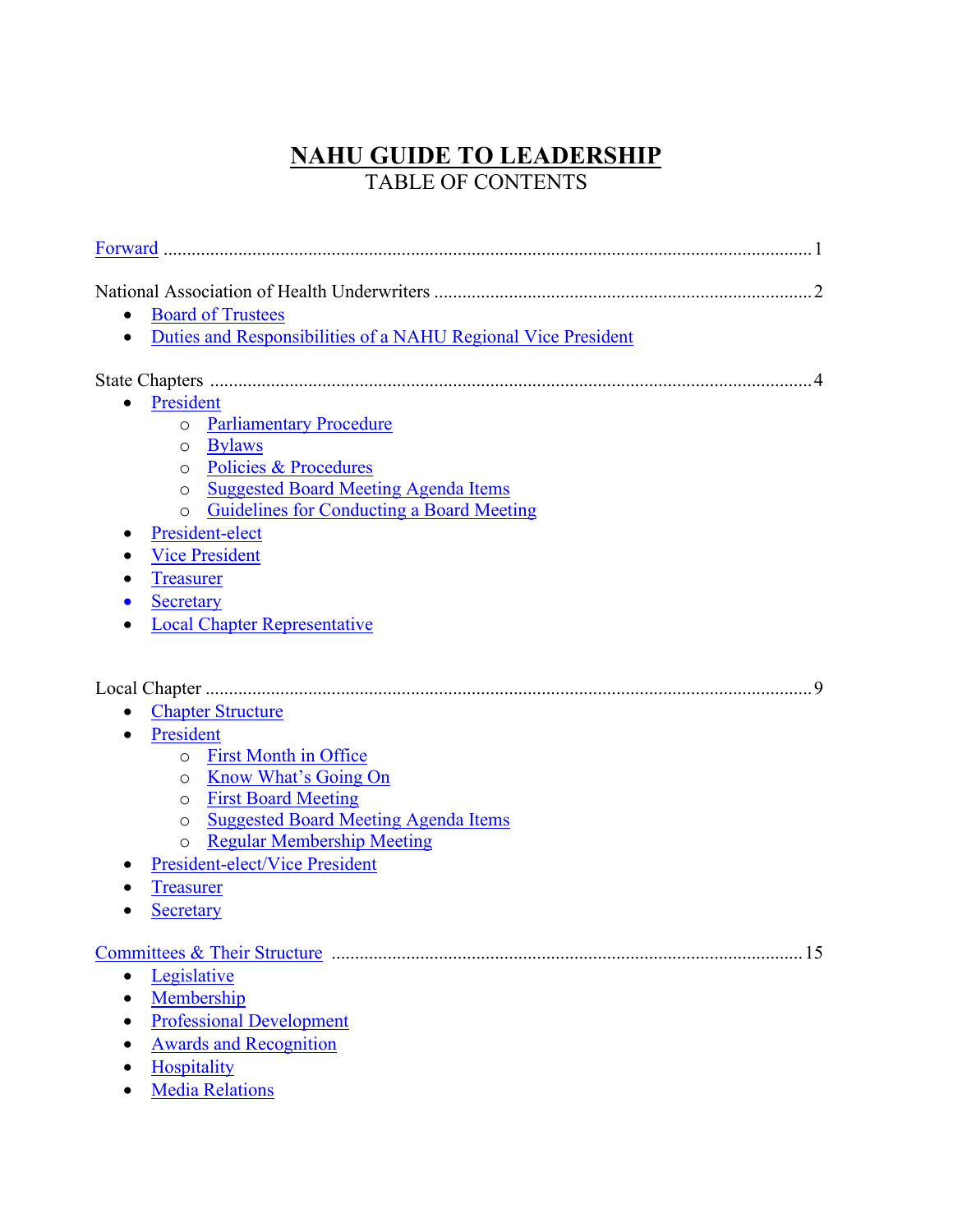| <b>Newsletters</b>                                                                                                    |     |
|-----------------------------------------------------------------------------------------------------------------------|-----|
| <b>Public Service</b><br>$\bullet$                                                                                    |     |
| <b>Sales Symposium</b>                                                                                                |     |
| Meeting and Sample Agenda<br>$\bullet$<br><b>Process Outline</b><br>$\bullet$<br><b>Care and Feeding</b><br>$\bullet$ | .20 |
|                                                                                                                       |     |
|                                                                                                                       |     |
|                                                                                                                       |     |
|                                                                                                                       |     |
|                                                                                                                       |     |
|                                                                                                                       |     |

# **To search this Guide for any specific content, you can use CTRL+F or simply type your search phrase into the search box in your PDF viewer**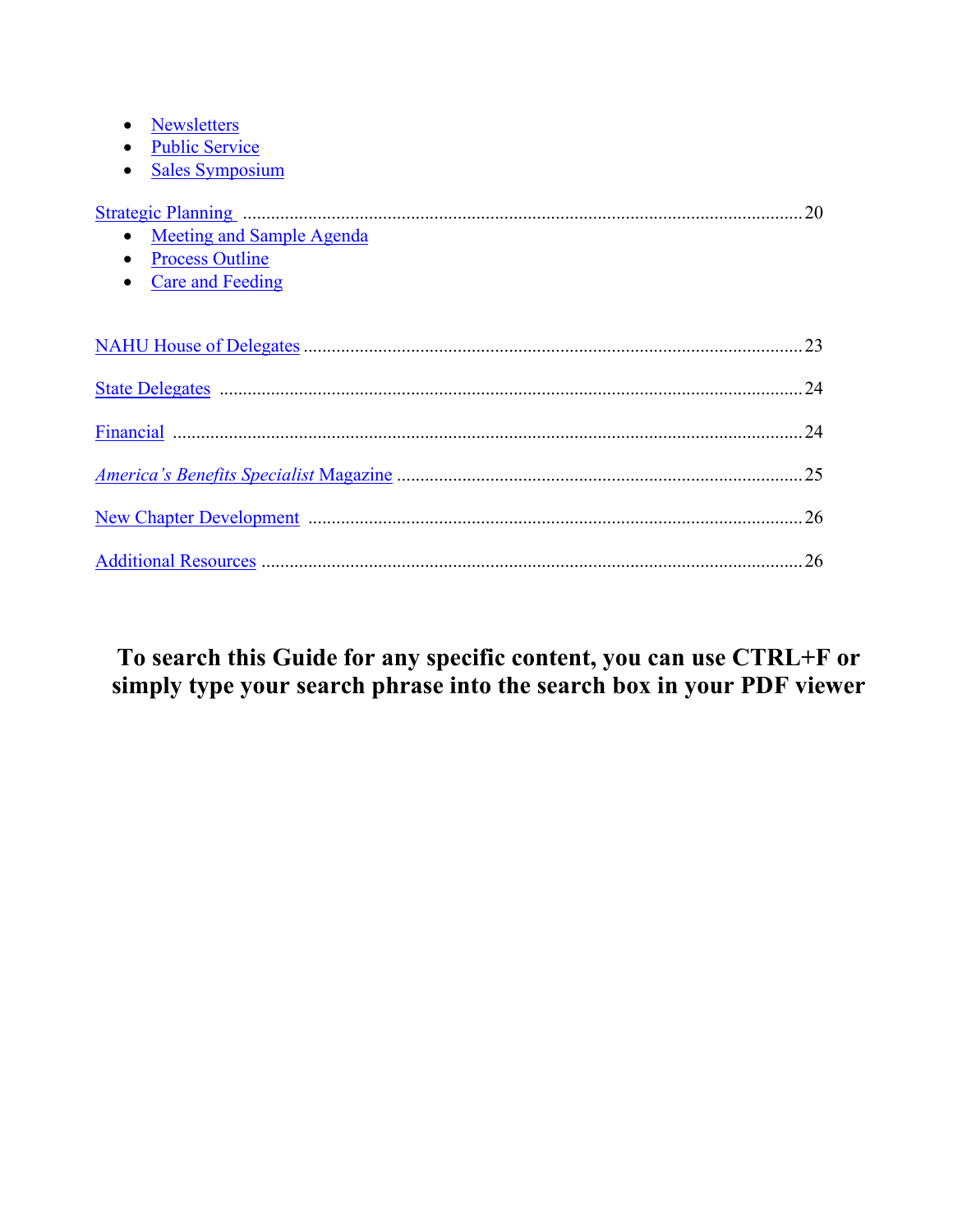



## **FORWARD**

John Maxwell, founder of INJOY and well known author on leadership, says quite clearly that "…everything rises and falls on leadership…" Although there are many definitions of leadership, the one that stands out is this: leadership is vision. The single most important role of a leader is to craft a compelling vision.

This guide represents the accumulated wisdom and effort of many dedicated members. While this guide contains many ideas on the management and conduct of a state and local chapters, these thoughts are only useful if they encourage the reader to think for him/herself on behalf of NAHU.

You are therefore encouraged to use these instructions as road markers which experience has shown can lead to your association's success.

If the gamut of activities encompassed in this manual seems overwhelming, don't despair. It takes time to plan, organize and direct the activities of a NAHU chapter. You can look at this guide as a pathway which will assist you in arriving successfully at the helm of your association. So here is the place to start down the road to a successful chapter. This journey, as all others, begins with you taking the first step.

Leadership at any level is not to be taken lightly. As leaders in NAHU, you have taken on a responsibility that involves decision making, accountability, delegation, acknowledging and correcting mistakes, communication, and above all, vision. If this seems daunting to you, take comfort in that there are many leaders who have come before you who felt the same way. But you don't have to take this journey alone…in fact; you shouldn't take this journey alone. It is our hope that this guide will be your traveling companion down the rewarding road of leadership.

Remember:

- $\triangleright$  Personnel determine the potential of any organization
- $\triangleright$  Relationships determine the morale of any organization
- $\triangleright$  Structure determines the size of any organization
- $\triangleright$  Vision determines the direction of any organization
- $\triangleright$  Leadership determines the success of any organization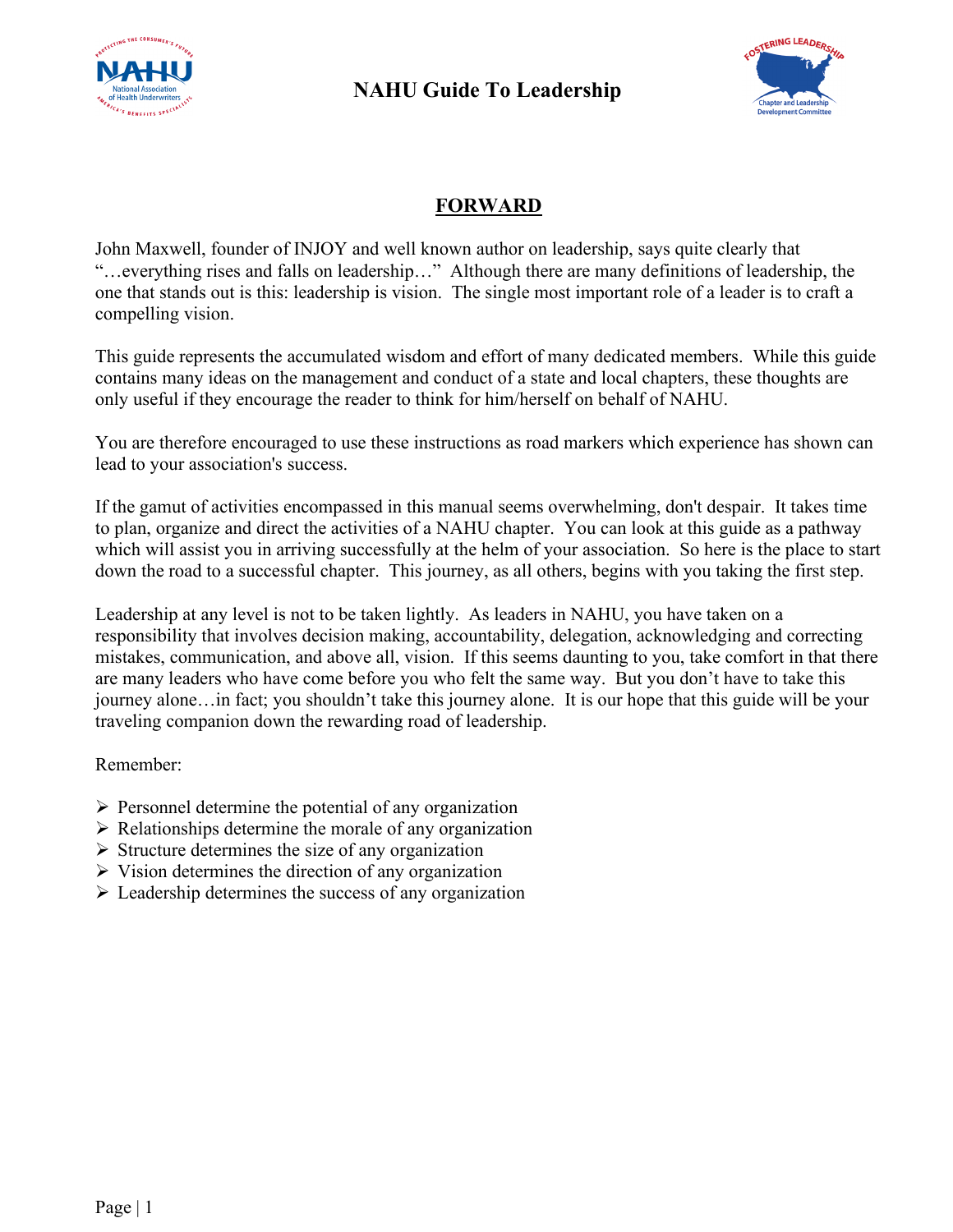



## **NATIONAL BOARD OF TRUSTEES**

The members of NAHU's Board of Trustees (BoT) are the legal representatives of the association, which operates as a nonprofit corporation. They meet monthly to conduct the affairs of the association. The BoT consists of and Executive Committee and 11 officers.

The Executive Committee is comprised of:

- $\triangleright$  President
- $\triangleright$  President-Elect
- $\triangleright$  Vice President
- $\triangleright$  Secretary
- > Treasurer
- > Immediate Past President
- $\triangleright$  Executive Vice President

The 11 officers are:

- $\triangleright$  Eight Regional Vice Presidents
- $\triangleright$  Legislative Council Chair
- $\triangleright$  Membership Council Chair
- Professional Development Council Chair

All of the board members are members and elected by the House of Delegate at the National Convention, with the exception of the Legislative, Membership and Professional Development Committee Chairs. They are appointed by the President and approved by the BoT.

Typical officer duties include:

#### **President**

The President presides over all meetings of the association. The President appoints all committee members, represents the association at various industry meetings, and is responsible for public relations of the association. The President is also ex-officio on all committees, and chairs the Harold R. Gordon Memorial Committee.

#### **President-Elect**

The House of Delegates elects its President one year in advance when electing the President-Elect. This system provides greater continuity of leadership and makes it possible for the incoming President to do advance planning and preparation. The primary duties are to be involved with the legislative efforts of the association, strategic planning, and other duties assigned by the President.

#### **Vice President**

The Vice President is normally responsible for duties as assigned by the President.

#### **Secretary**

The Secretary is responsible for the minutes of all BoT meetings, and any other duties as assigned by the President.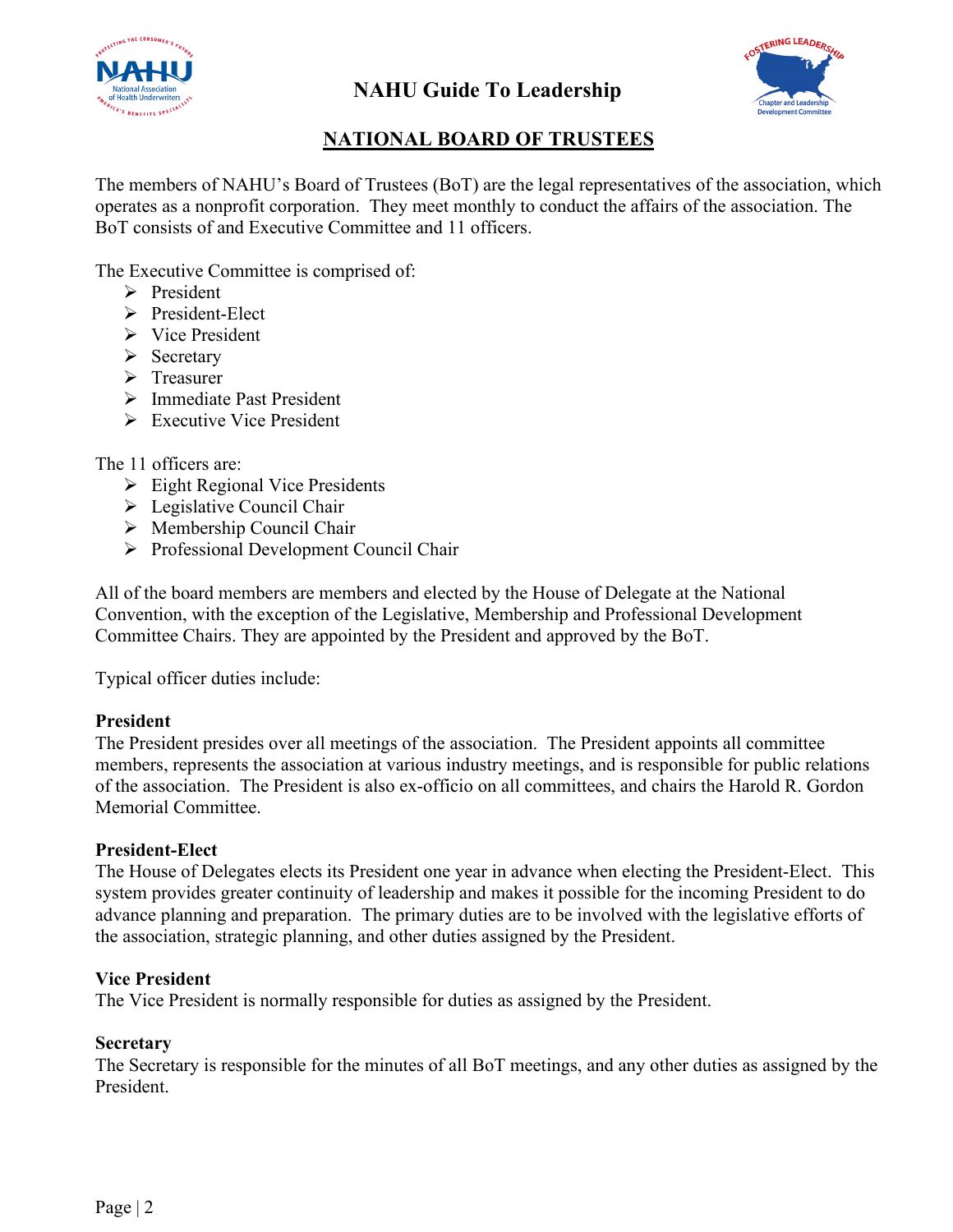



#### **Treasurer**

The Treasurer oversees the financial activities of the association, and assists NAHU Chief Financial Officer in budget preparations.

#### **Immediate Past President**

The Immediate Past President is Chair of the Nomination Committee and any other duties as assigned by the President.

#### **Executive Vice President/CEO**

The Executive Vice President/CEO is the association's chief administrative officer and is responsible for the National Office. This person hires and supervises the office staff and executes the programs set forth by the BoT. The National office manages a myriad of programs, projects and duties. They are a good resource to chapter officers and committee volunteers for information and ideas.

#### **Regional Vice Presidents**

In addition to the officers, the BoT is made up of eight Regional Vice Presidents (RVPs), who coordinate the activities of the local and state associations in their respective geographic areas. The Regional Vice Presidents are elected at the Annual Convention by their respective regions and serve for a two-year term.

#### **Council and Committee Chairs**

The Legislative, Membership and Professional Development Chairs are responsible for the activities of these councils/committees.

#### **DUTIES AND RESPONSIBILITIES OF A REGIONAL VICE PRESIDENT**

The RVPs are an important component of the association; their position is that of liaison between national, state and local chapters. RVPs represent the national association at the state and local level while representing the state and local chapters at the national level. Following is a brief listing of the duties of the Regional Vice President:

- Be acquainted with and have a record of the state and local officers in their region.
- Help as requested in planning activities for the coming year.
- Assist the chapters with issues or identify a counter part who can assist
- Explain in detail the objectives and mechanics of the National Association.
- Familiarize the chapters with the NAHU processes.
- Encourage and promote state conventions, and membership drives, and see that all directives from National are acted upon and carried out according to instructions.
- Attend all NAHU board meetings.
- Put on a Regional Leadership Conference (RLC) for the state and local chapters.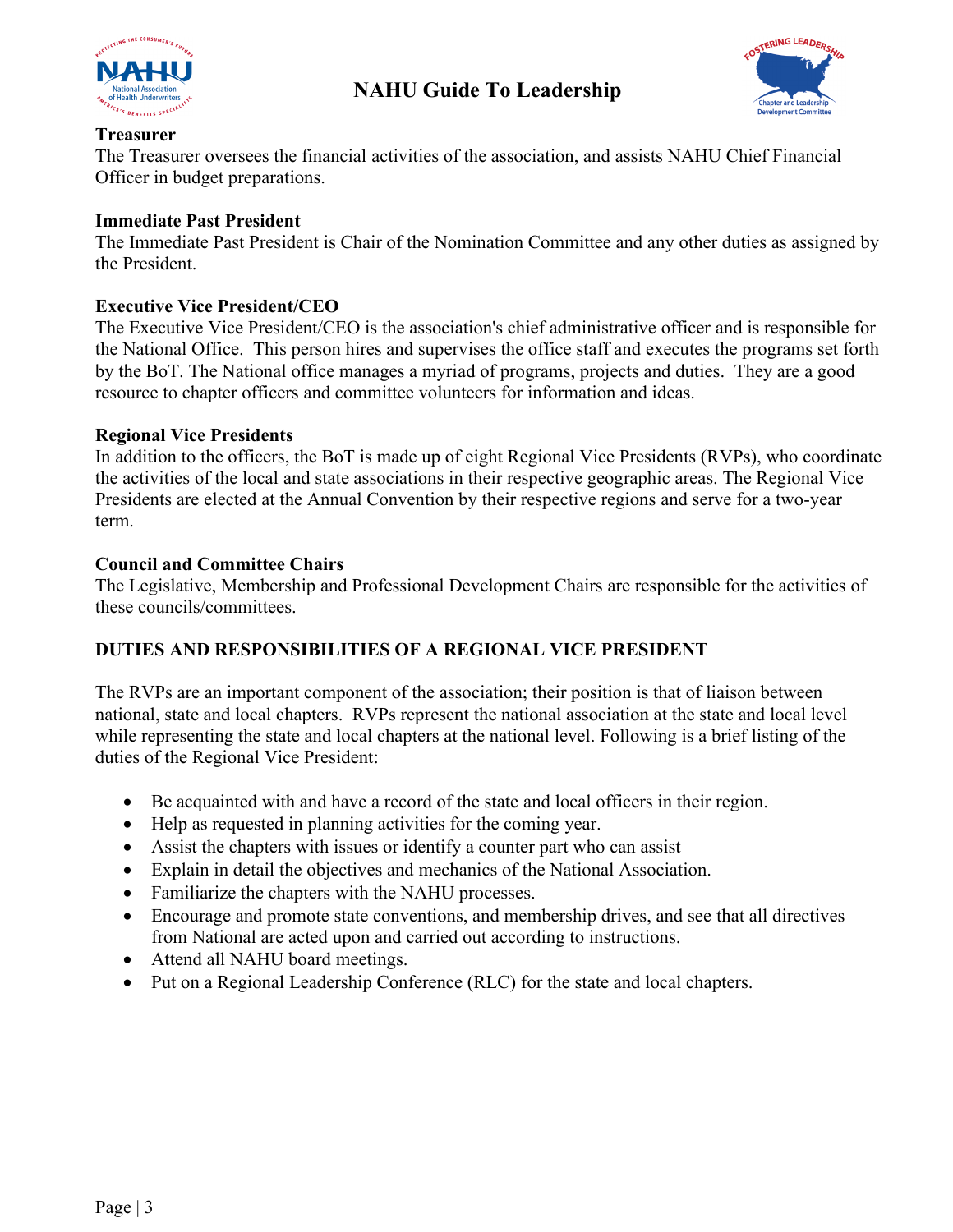



## **STATE CHAPTERS**

#### **BOARD DUTIES AND RESPONSIBILITIES**

#### **Board of Trustees**

This guide provides a general overview of the primary duties for each office and some committee chairs. For more detailed information please consult the available officer guides on NAHU's website. It can be very helpful if the committee chair contacts the corresponding regional chair to learn about the activities of committee and to coordinate the state's efforts with those of the National association.

The state's board should be comprised of an Executive Board, one delegate from each local, and the chair of the standing committees as listed in the chapter's bylaws. The board should meet regularly, at the minimum four times a year or as stated in the chapter's bylaws. Brief reports of the board's activities should be provided to membership at meetings or in the chapters' newsletters.

#### **President**

As President, it is your duty to be familiar with your chapter's bylaws, communicate regularly with your board and committee chairs. Here are some more points for some guidance.

- Contact your RVP. If you do not know who this is check NAHU's website. There is a complete listing of NAHU's BoT and national committee members with contact information on NAHU's website.
- Appoint a Membership and Legislative chair.
- Call a board meeting and have a strategic planning session. Submit for their approval your committee appointments. Be sure that you have contacted all appointees, and that they have agreed to accept. Below are some of the recommended committee.
	- o Membership
	- o Legislation
	- o Profession Development
	- o Nominations
	- o Media
	- o HUPAC
- Once the committees are appointed:
	- o Call a board meeting at the earliest possible time.
	- o Invite the RVP and have them outline the positions, goals, and functions of the national association and explain their duties and responsibilities. If the board hasn't done any strategic planning, this is a good opportunity. **Strategic planning will help the chapter set its goal**s while supporting NAHU's goals. More information about strategic planning can be found in this guide and on NAHU's website.
	- o Clearly explain your duties and responsibilities and those of each officer, as well as the chairs of each committee. These may be in the form of a job description. Have each board member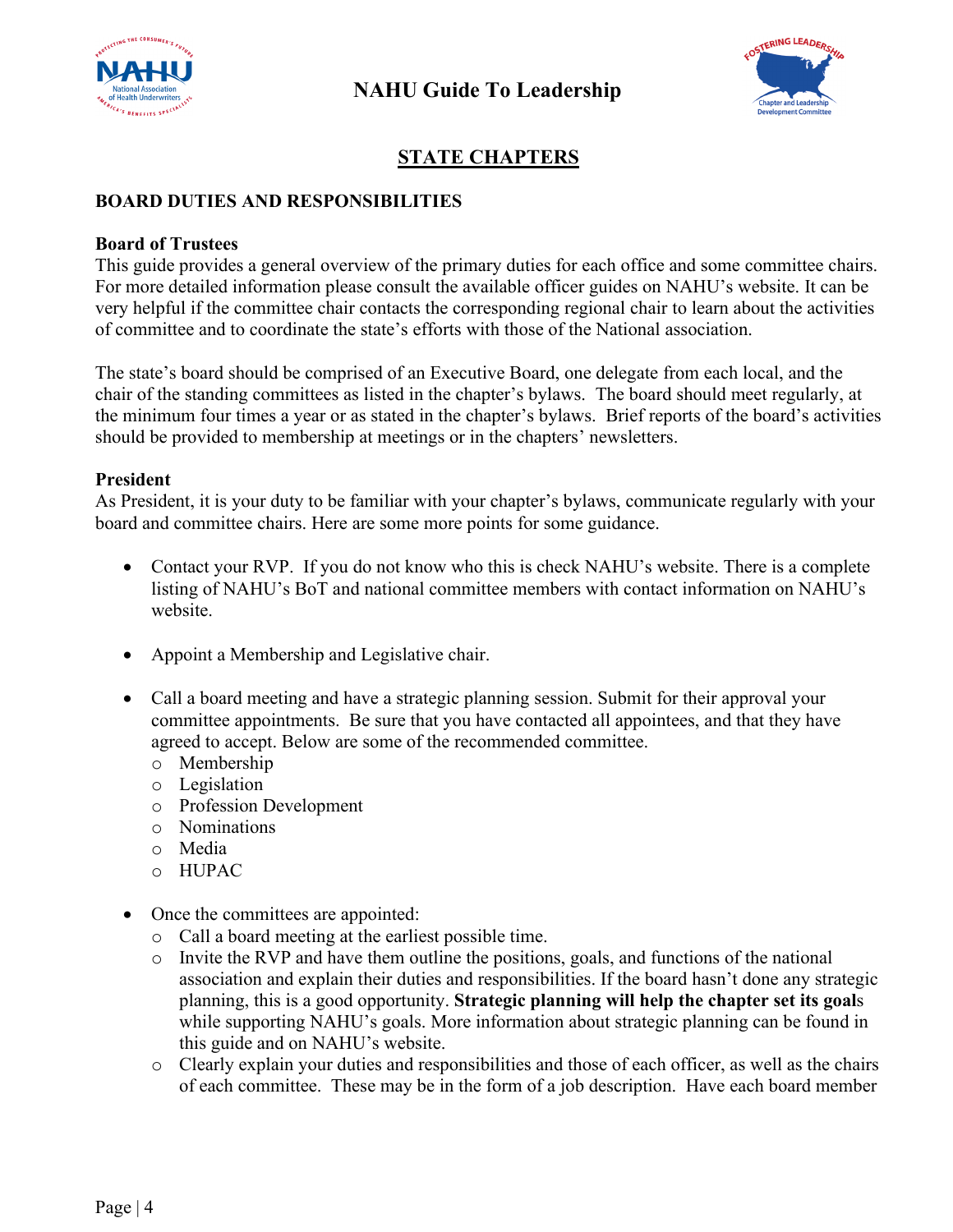



agree to the duties and responsibilities of her job. Specific officer guidebooks can be found on NAHU's website.

- o Complete the Leadership Roster and send a copy to your RVP AND the national office. You should receive this same information from each of the local chapters in your state. If you are incorporated, and your state requires it, you must file the list of your Executive Board with the state Attorney General. Leadership Rosters are available on NAHU's website or by requesting by sending an email to chapters $@$ nahu.org.
- **Parliamentary Procedure** Each chapter has its own parliamentarian system. The chapter's bylaws specify if the chapter is governed by either "Rules of Order" or "The Code of Standard Parliamentary Procedure" by Alice Sturgis. Each system is different so if you don't know which it is check your bylaws. If you aren't familiar with parliamentarian process you may want to invest in a guidebook.

You are encouraged to follow procedure for running board meetings, making motions, and maintaining the records of your chapter. It is helpful to have your presiding officer and Secretary each have a copy of the chapter's governing parliamentarian process at each board meeting to serve as a reference.

- **Bylaws –** Your chapter has adopted bylaws, which determine how your chapter is to be governed. It is important to give each member of your board, and all committee chairs, a copy of the current bylaws when they begin their term in office. If the bylaws are more than five years old you may want to consider asking the national office to review them. Send your request to [chapters@nahu.org.](mailto:chapters@nahu.org)
- **Policies and Procedures (P&P) –** These are adopted guidelines which serve to set a standard for handling specific situations. A P&P may be presented and approved by the majority vote of your board. These should also be reviewed periodically to determine continued relevance. National reviews its P&Ps every three years, unless otherwise stated.
- When your state appointments have been made, you should establish and maintain good communications with the local chapters and provide assistance as needed. Remember that the state and local chapters are partners with different responsibilities.
- Read the communications that come from the national office and report the information to your board and the local chapters the highlights.
- Keep in tune with what other chapters are doing. Exchanging ideas will serve to build each group and develop ties with the chapters.
- Encourage attendance of your members at the National Convention, Capitol Conference regional leadership meetings, and at regular board meetings.
- Exert your efforts to make each meeting productive. Keep enthusiasm alive.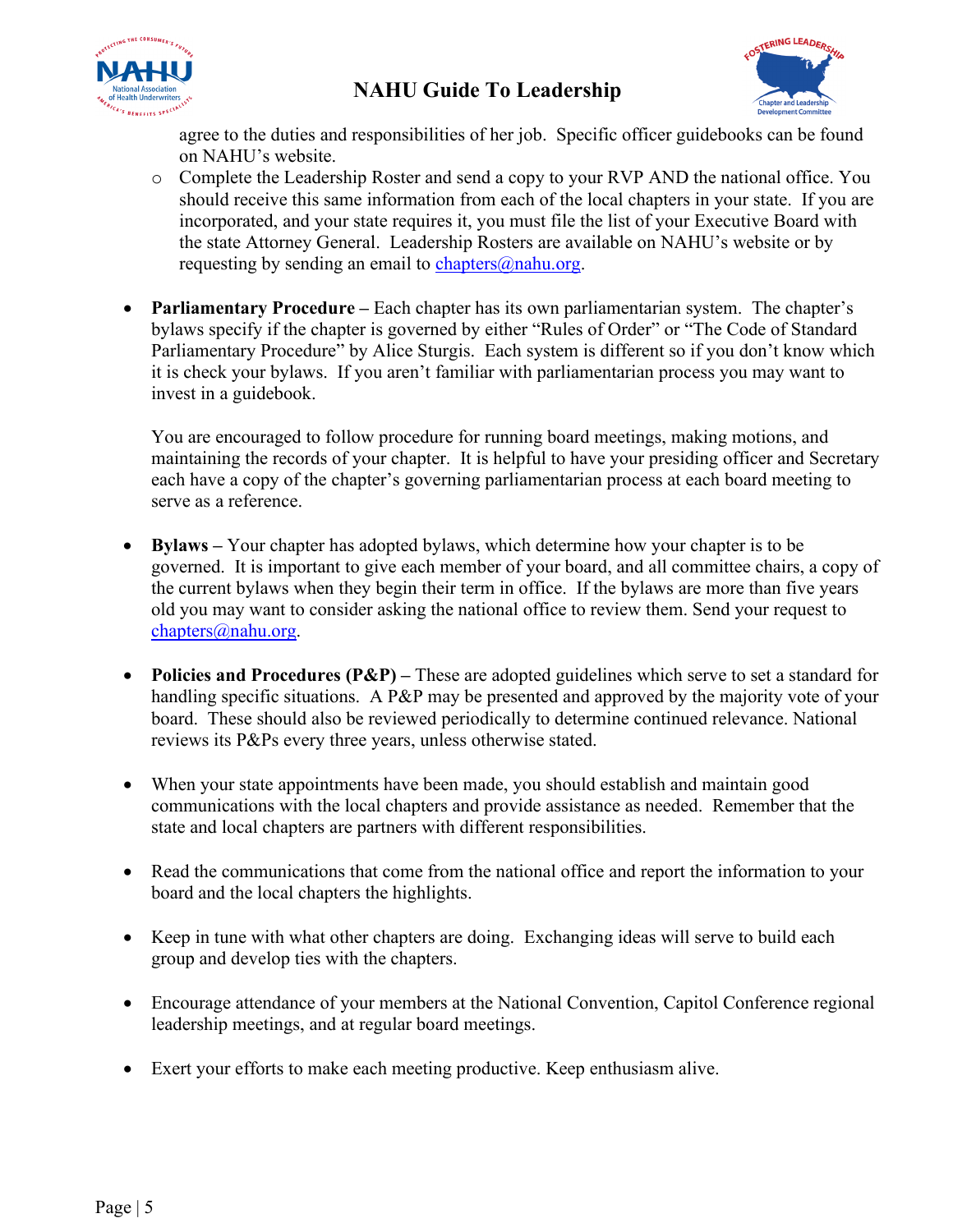



- Check the progress of your state and local chapters in comparison with the other chapters throughout the country. If you are recognized for having one of the leading chapters, let everyone in your chapter know.
- Keep in close touch with the National office. They want to be of assistance. They know how to help you gain the honor and prestige that goes with the position you have assumed.
- Organize an annual strategic planning meeting to set goals together. Tremendous value will be achieved by planning early, and as a team.
- Hold regular state board meetings. Check in with the local chapters to see if they are conducting regular meetings, and that they are taking action on all instructions passed on from the National office.
- Establish and promote fiscal responsibility throughout all activities within your state structure. Earn the money before you spend it!

#### **Suggested Board Meeting Agenda**

- 1. Report of the President
- 2. Report of the Secretary. (The minutes should have been distributed prior to the meeting. The minutes need to be approved or corrected.)
- 3. Report of the Treasurer. (The financial report needs to be received.)
- 4. Committee Reports. (Allow time for discussion and action.)
- 5. Local chapter reports.
- 6. Old Business.
- 7. New Business.
- 8. Plans for next meeting.

*Note*: It is helpful to appoint a parliamentarian at the beginning of the year.

#### **Guidelines for Conducting a Board Meeting**

- 1. Advise Board members well in advance of the meeting date(s). The best way to do this is by establishing a calendar or specifying a day each month as "Board Day." If possible, have the meeting at the same place and time. If you have members who miss a meeting, be sure to reach out to them personally the same day and ask their cooperation in attendance at all future meetings. Some chapters have a provision that if a member misses a certain amount of meetings, they are dropped from the Board and someone else is selected. Check your bylaws or P&Ps to determine your chapter's policy.
- 2. Start your meetings on time and end them on time. You can do this by having an agenda and sticking to it. T there may be times when a particular issue takes more time and everyone should be understanding and flexible in these cases. Trivial and disorganized meetings discourage board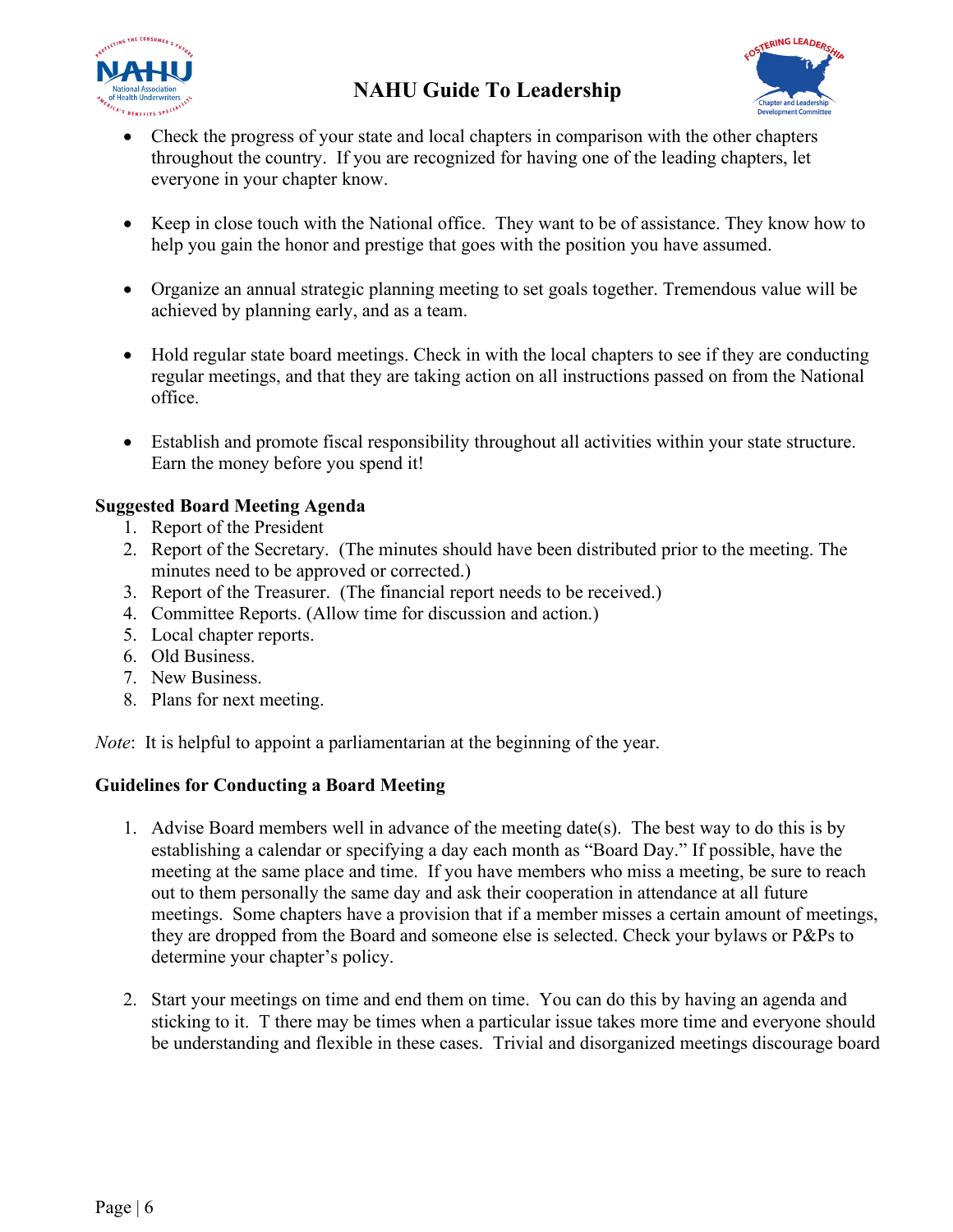



members and these types of meetings should be avoided at all

costs. It's your duty to prepare the agenda. Committee chairs who are not board members may be invited to attend the meeting when they have reports. You should advise the chair that reports will be expected each month or on certain special occasions. Be sure each board member understands their responsibility to report at board and membership meetings.

- 3. Have the Secretary take complete minutes including action items. If the Secretary is absent, another board member should be selected to take the minutes. Minutes should be taken during the time of the meeting.
- 4. The previous meetings minutes should be made available to the board prior to the meeting. This process will refresh people's memories on what they said they would be doing since last month's meeting. The Secretary should have the minutes typed up as soon after the meeting as possible and distributed to all board members within one week of the board meeting. The Secretary should keep a complete set of minutes for the association records in some type of notebook.
- 5. A Treasurer's report should be given at each monthly meeting. This report will provide an overview of the chapter's financial status for the month. A chapter must run on a fiscally sound basis. Be sure to notify the National office of any dues increase no later than the date announced by national (usually the end of September). All dues increases will take effect on January 1 of the following year.

#### **President-Elect**

The President-Elect presides in the absence of the President. The President may assign projects to the President-Elect.

It is commonly the responsibility of the President-Elect to assist the President by suggesting items for the agenda and assist at board meetings by introducing motions or seconding motions. The President-elect may also help to maintain the course, direction and speed necessary for a board meeting to be productive.

#### **Vice President**

If your board has a Vice President the President may assign them to direct certain committees of the association.

The assignments to oversee committees are based on the abilities of the particular board members. It is important that officers contribute to the chapter in positions for which they are most capable. One of the most important things that a Vice President, and any other officer, can do for a chapter is to help find and develop officers who will take over the leadership after their own term has ended.

#### **Treasurer**

Sometimes the offices of Secretary and Treasurer are combined, but whether this is the case or not, the essential duties of the office are: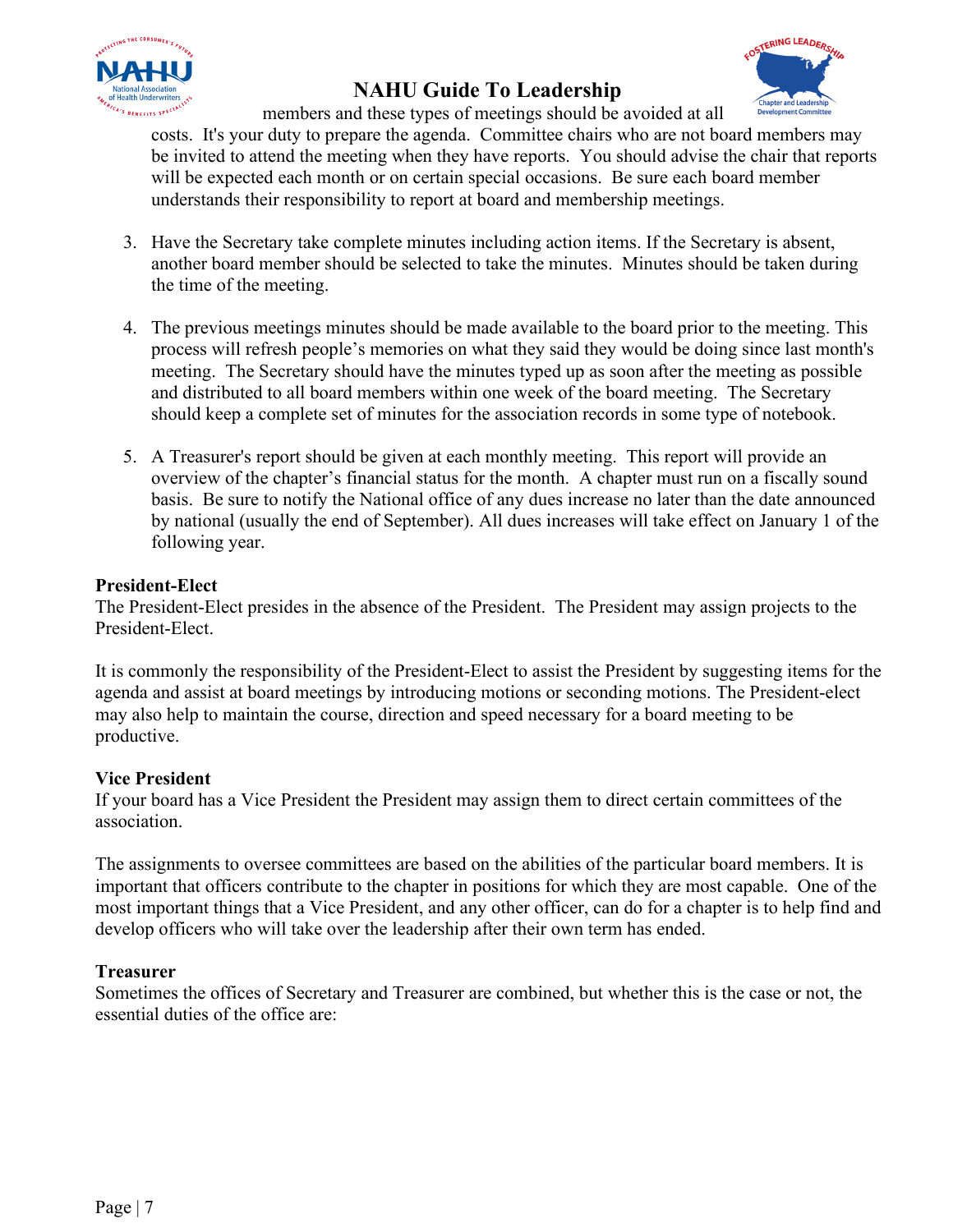



• Receive and deposit funds as provided by the bylaws of the association.

- Disburse funds by check, on the order of the board.
- Keep accounts, showing all transactions.
- Keep records of membership and dues received from NAHU.
- Make a report at the state chapter's annual meeting and at any other time requested.
- File the necessary tax and information returns as required by state and federal laws to maintain the tax-exempt status of the association and maintain the required records.
- Prepare annual budget.

The Treasurer may serve with or without bond, as provided by the bylaws. To help with tracking the monthly membership dues rebates, NAHU has a "dues report" in eCommerce. The Treasurer and/or the President sign and/or countersign all checks.

#### **Secretary**

The usual duties of the Secretary are:

- To record and keep minutes of all meetings as well as attendance
- To make a report to the chapter at the annual meeting and at other times as required.
- Submits to the proper officer or committee all communications from the state and national associations.

Much of the success of an association depends upon the manner in which the Secretary does their job and the accuracy of the records which are shared with the incoming officers.

#### **Local Chapter Representative**

Each local chapter is responsible for appointing one voting trustee to the state Board of Directors. It is the trustee's responsibility to:

- Represent the interests of her local membership in all actions brought before the State Board.
- Report on the activities of the local association.
- Communicate to the local association any discussions and actions taken by the State Board
- Assist in coordinating activities between the State and Local associations.

Without the representation of the local chapters, the state board will not be able to carry out its mission. Of all board positions, this one is the heartbeat of a truly functional state chapter.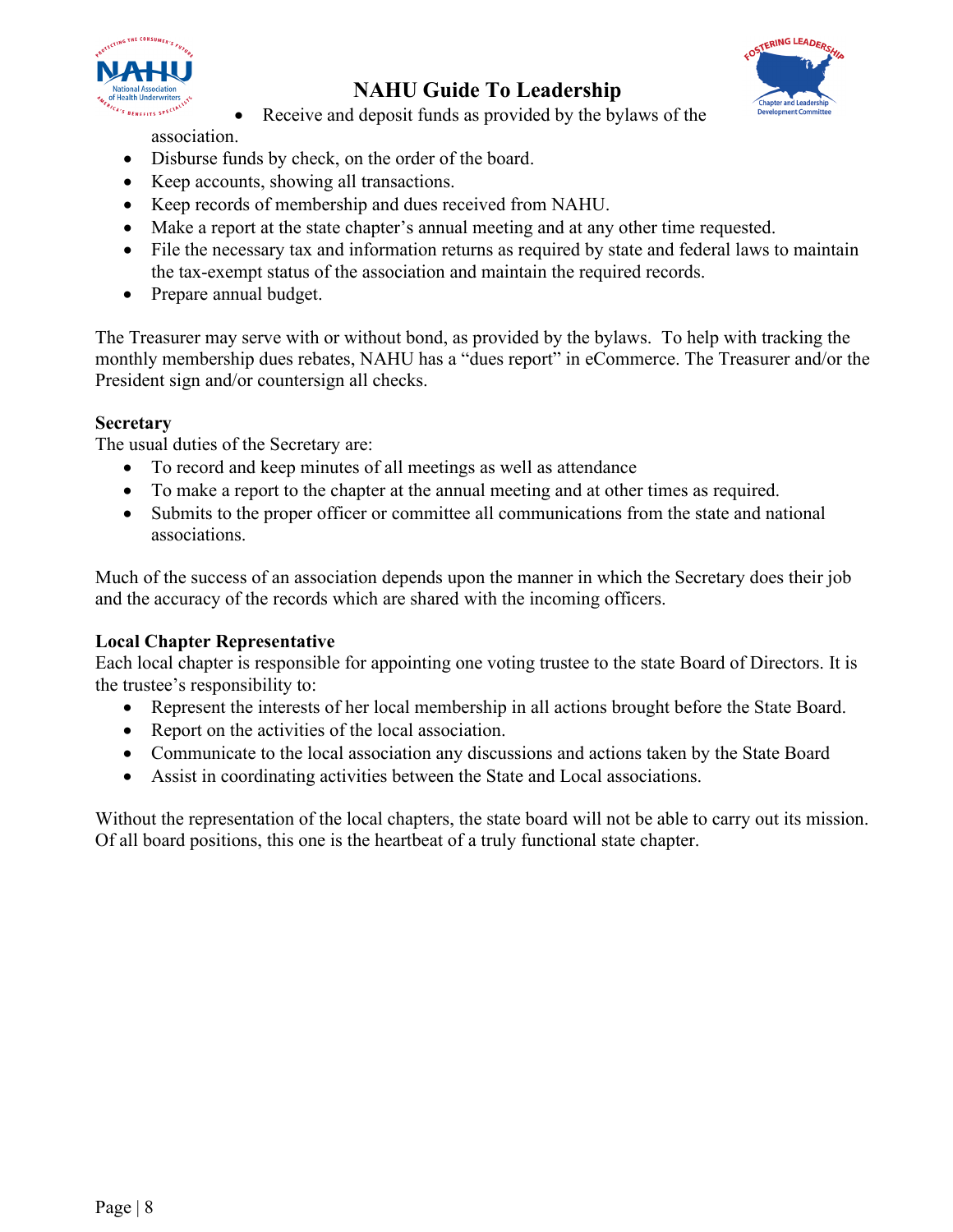



## **LOCAL CHAPTER**

#### **BOARD STRUCTURE**

The local chapter structure is similar to the structure of the national and state organizations. It will vary as to how the local chapter chooses to serve its membership. The structure will also vary depending on size, scope and complexity of a chapter's membership. The use of an association manager or other human resources may require further modification to the board structure and the reporting/communication chain.

Some of the variables will be discussed in the sections dealing with officer and committee duties and functions. The recommended standing committees with representation on your board are Membership, Legislative, and Professional Development. If you need to combine offices, Secretary/Treasurer works well. Also, having the elected offices of President-elect, Vice President, etc., serve as a committee chair is also acceptable. Once you have settled on a board and the assignment of responsibilities, it is highly recommended that you communicate this information to your membership. Board rosters should include the names and offices being filled and some form of contact information: phone or email.

All elected chapter officers have voting power in actions taken by the board. It is important for the board to meet regularly, preferably at least once a month, but at a minimum four times a year to conduct chapter business. To discuss and act upon the recommendations of the President and committee chairs. Brief board action reports should be provided to the membership at association meetings or in a newsletter.

The duties of each of the committee chairs are outlined in this guide. It is helpful if each committee chair contacts its corresponding state committee chair to learn about the activities of the committee and to coordinate the efforts of the local chapter committee with those of the state and national association.

#### **OFFICERS DUTIES AND RESPONSIBILITIES**

#### **President**

As a local chapter president you will be responsible for providing the leadership and direction necessary to grow your chapter.

Your **first month in office** is an important period in your term. This is the time to get your board organized, establish a strategic plan and show your members that chapter is strong and moving forward. Here are a few suggested activities for your first month:

- 1. Review all of the information that you have collected, with special attention to awards criteria.
- 2. Review your state's strategic plan, and integrate it into your chapter's goals.
- 3. Make notes about specific goals you want to accomplish.
- 4. Hold a board meeting. This is one of the first official acts of the new president. It is an opportunity to meet with the board; new officers, retiring officers, new committee chairs and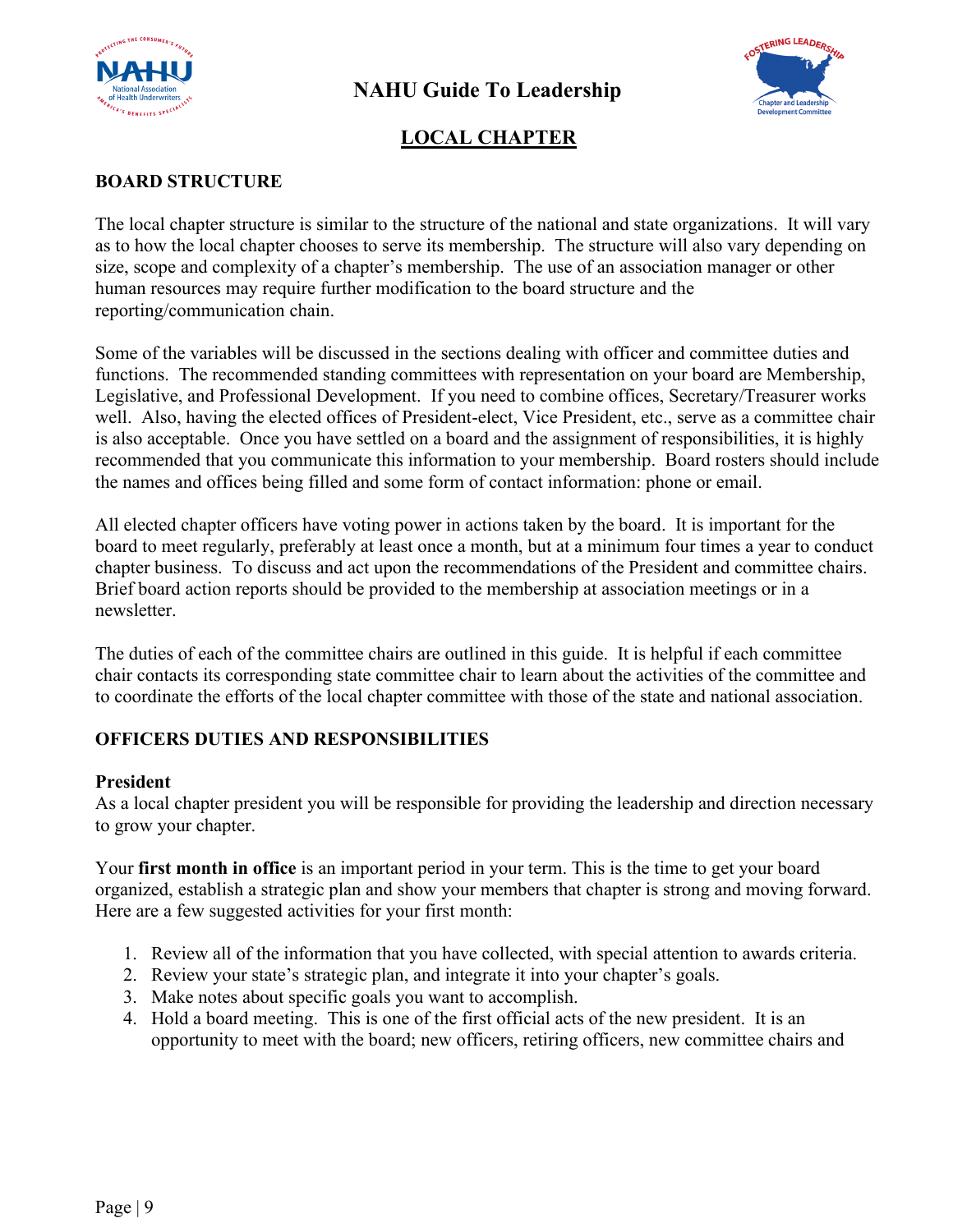



retiring committee chairs to discuss the "State of the Association" and to formulate plans for the future. Suggested agenda items might be:

- Board and committee meetings schedule for the year. (Try to keep business meetings separate from program meetings.)
- Inform your board members and committee chairs that progress reports must be submitted prior to each meeting.
- Set a time for strategic planning. NAHU's Pacesetter Award is a good outline for strategic planning.
- Discuss how information will be disseminated to the membership. Email is great, but there should be an alternate communication format.
- Review the chapter's budget. Is there enough money to allow for the planned programming?

Your role is to lead, organize and delegate the efforts of the committees. Once you have made your appointments and they have been approved by the board, give the chairs full rein to run their own committee. If your management strategy is based on the criteria from the Pacesetter and Presidential Citation awards, you will have a successful year.

Here are some suggestions to be successful in your role with the board and committees:

- 1. Establish a rapport with your board and committee chairs.
- 2. Get commitments from everyone.
- 3. Set deadlines for action.
- 4. Clearly state your expectations.
- 5. Follow up with committee chairs and board members on a regular basis.
- 6. Prepare for your board meetings by:
- *Planning.* Review stated actions; are they complete, incomplete, or no longer feasible. Review this month's "to do" list, next month's meeting progress and next quarters' plans. Review communications and requests from the state and national association. Be aware and alert to opportunities for timely programs, subjects, speakers, public service projects, public relation opportunities, and requests for services from the professional community, etc.
- *Consulting* with each board member, requesting their input, and ensure that they are committed to make every board meetings. Be firm but flexible with your board.
- *Communicating* an agenda for your board meeting. The agenda needs to show each agenda item, who presenting that item and the approximate time allowed. If you have done the above bullets, each and every attendee will have time in the limelight and feel that they are an important part of the board. Make sure the agenda is sent with plenty of time for participants to prepare for the meeting.
- *Managing* the meeting. Make sure the minutes and Treasurer's report are distributed in a timely manner to board members. Follow the business outlined on the agenda and, to the best of your ability, stay on time. Follow the parliamentarian procedure as stated in the chapter's bylaws.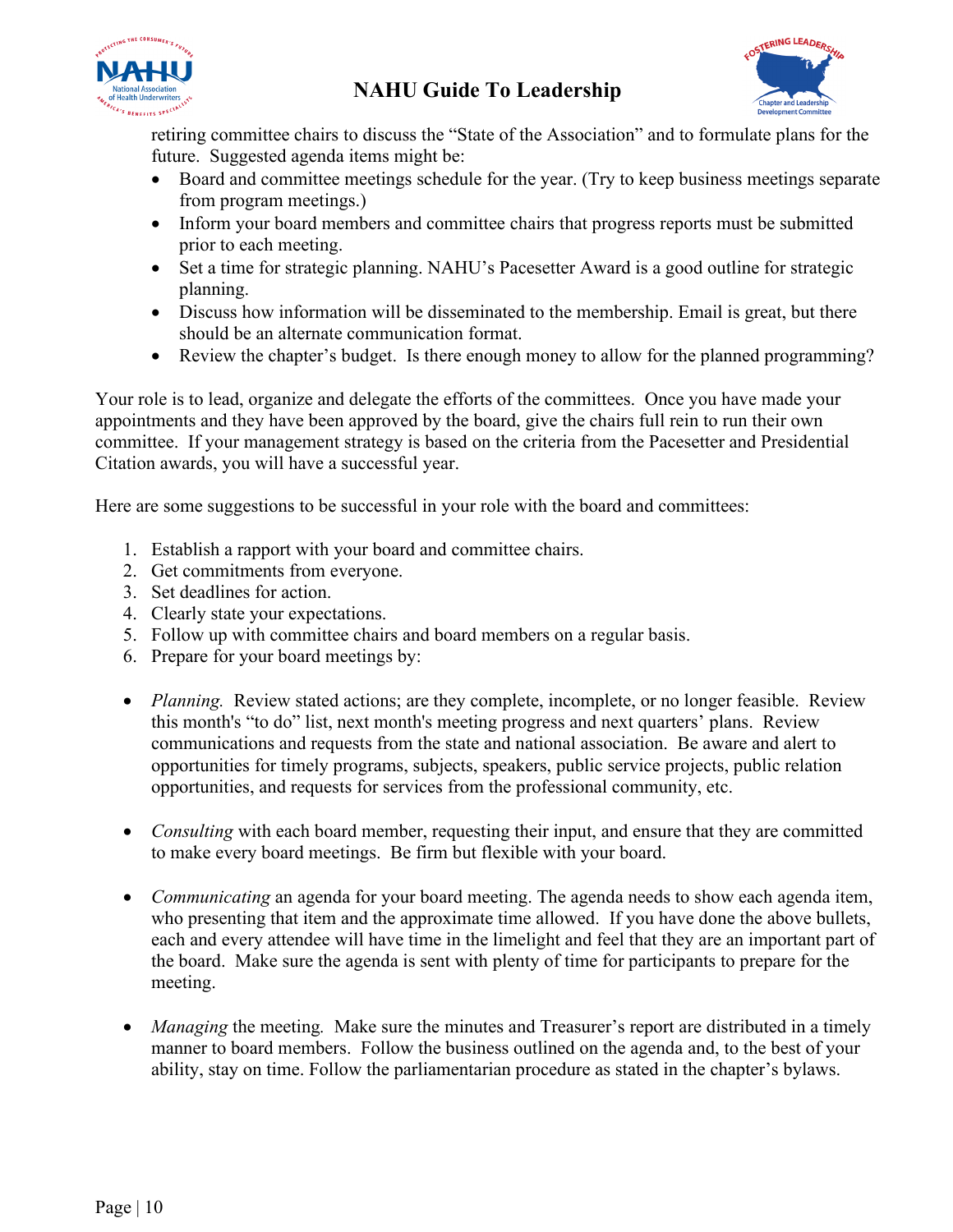



These bullets will help ensure that board meetings will be organized and productive events.

**Know What's Going On**. You were elected because the members of your chapter recognized your leadership qualities they felt would be needed to carry the chapter forward in the best interests of the members and the health insurance industry in your area. You must be able to speak on behalf of your chapter about the industry at the local, state and occasionally the national level.

Your primary standing committees should be: (make sure to check your bylaws, they will clearly identify which committees must be filled and what role they play on the board.)

- 1. Membership
- 2. Legislative
- 3. Professional Development

In appointing a committee, careful consideration should be given to the qualifications your members have that will enable them to serve well on the committee. Make certain that you contact each prospective committee member and sell the importance of their role. Make no appointments unless you first secure the promised cooperation of the individual. In appointing committees, your first selection should be the chair. Let that person know that they are responsible for the activity of the committee. Outline your expectations: committee reports, participation at committee and, if necessary, board meetings, strong committee leadership to accomplish the goals outlined by the board.

Once all your committee and board positions are filled communicate this information with your state chapter, RVP and the national association. This information will allow everyone to know who gets what information.

**Your First Board Meeting.** Your first meeting will be the kick off for a great year. Spend time calling your board members and committee chairs making sure they will be there. Let them know you are going to ask them to say a few words regarding the planned activities of their office or committees. At the meeting share your plans for making the chapter a stronger organization and that each committee and board member plays a part in building the chapter and will be expected to contribute. Take time to present some interesting facts about the national association. Point out the threats to the business. Discuss current legislative activities. Emphasize that the primary benefit from chapter participation are the new ideas and enthusiasm from these meetings. After the meeting, reach out to each of your board members, check in with them and let them know you appreciate their time and commitment. Be sure to reach out to each committee chair and check in with them. Find out what their goals are and how they plan on accomplishing them.

Your year is now rolling. From this time on, you need only act as director of the activities that you have set into motion.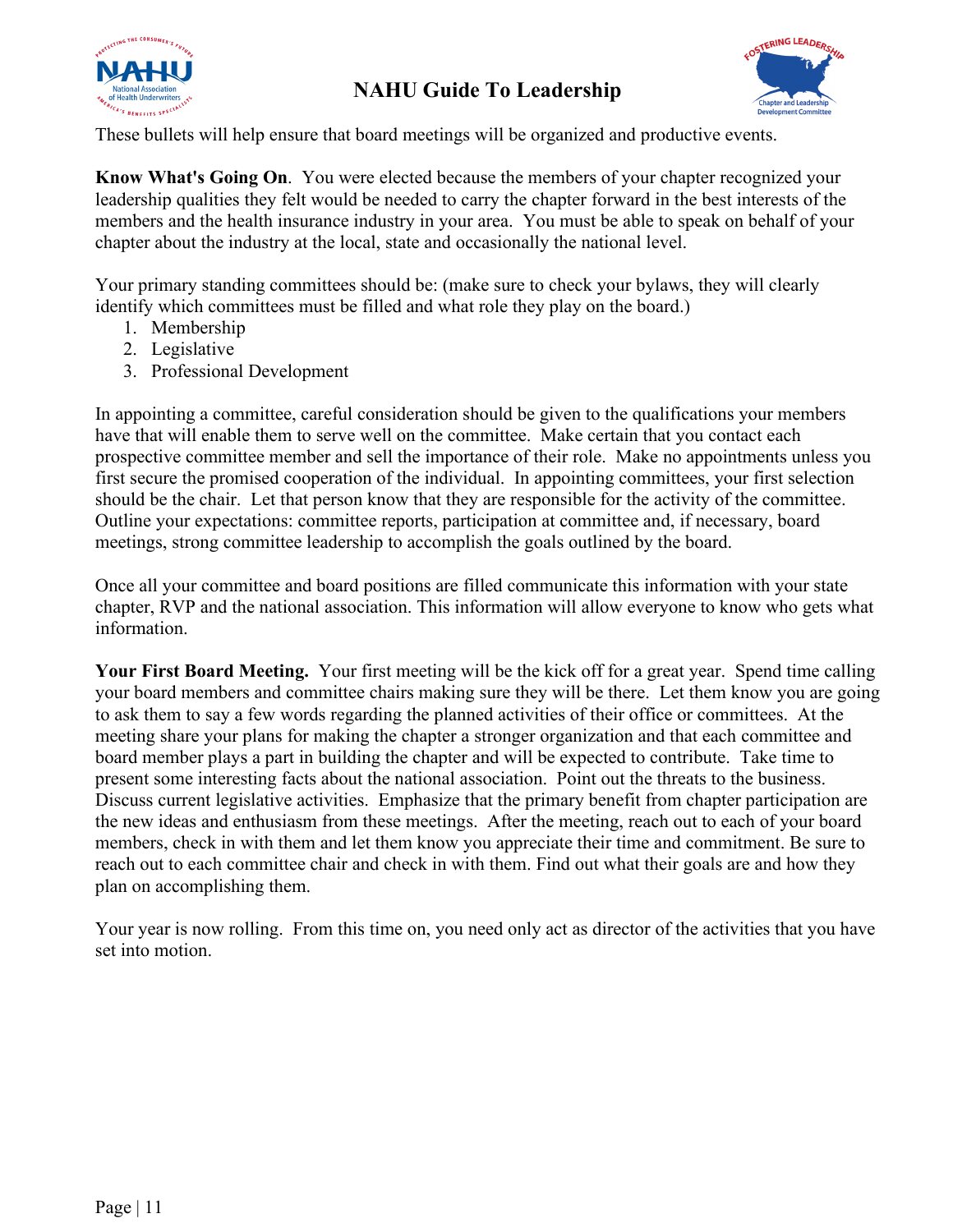



#### **Suggested Board Meeting Agenda**

- 1. Report of the President
- 2. Report of the Secretary. (The minutes should have been distributed prior to the meeting. The minutes need to be approved or corrected.)
- 3. Report of the Treasurer. (The financial report needs to be received.)
- 4. Committee Reports. (Allow time for discussion and action.)
- 5. State chapter report.
- 6. Old Business.
- 7. New Business.
- 8. Plans for next meeting.

Adjourn on time, not later than announced. If needed, call a second meeting.

*Note*: Appoint a parliamentarian at the beginning of the year. It is essential that this person becomes familiar with the chapter's parliamentarian procedure. Your bylaws will identify which procedure the chapter follows.

#### **The President's Responsibilities during the Regular Membership Meeting**

Although the program itself is an important part of the regular membership meeting, equally important is the manner in which the meeting is conducted. No matter how fine the program is, if the meeting is conducted in an unorganized manner, it may not be as successful and could turn off attendees from future meetings. Below is a checklist for an effective membership meeting.

- 1. Plan your programs in advance. It is best to have a skeleton program in place a year in advance, and then follow up with the details two to three months in advance. There should be no waiting until the last minute to plan the meeting.
- 2. As soon as the program is established, call the Secretary or the person who has agreed to prepare the meeting announcements and ask them to send out a notice of the meeting at least two weeks in advance. They should make the announcement sound newsy and do some selling of the meeting. In some cases, a short statement from you quoted as, "Our President says," should go with the announcement. Always be on the lookout to advertise your meetings, ask carriers to include information in their monthly mailers, etc.
- 3. Check in with the person responsible for onsite arrangements making sure everything set, including the meeting place, the table arrangements, menu and reservations.
- 4. Approximately a week before the meeting, call your Membership Chair to see if there are any new or prospective members coming to the meeting.
- 5. Notify Board members if they are to actively participate in the meeting. Advise Board members who are to be seated at the head table.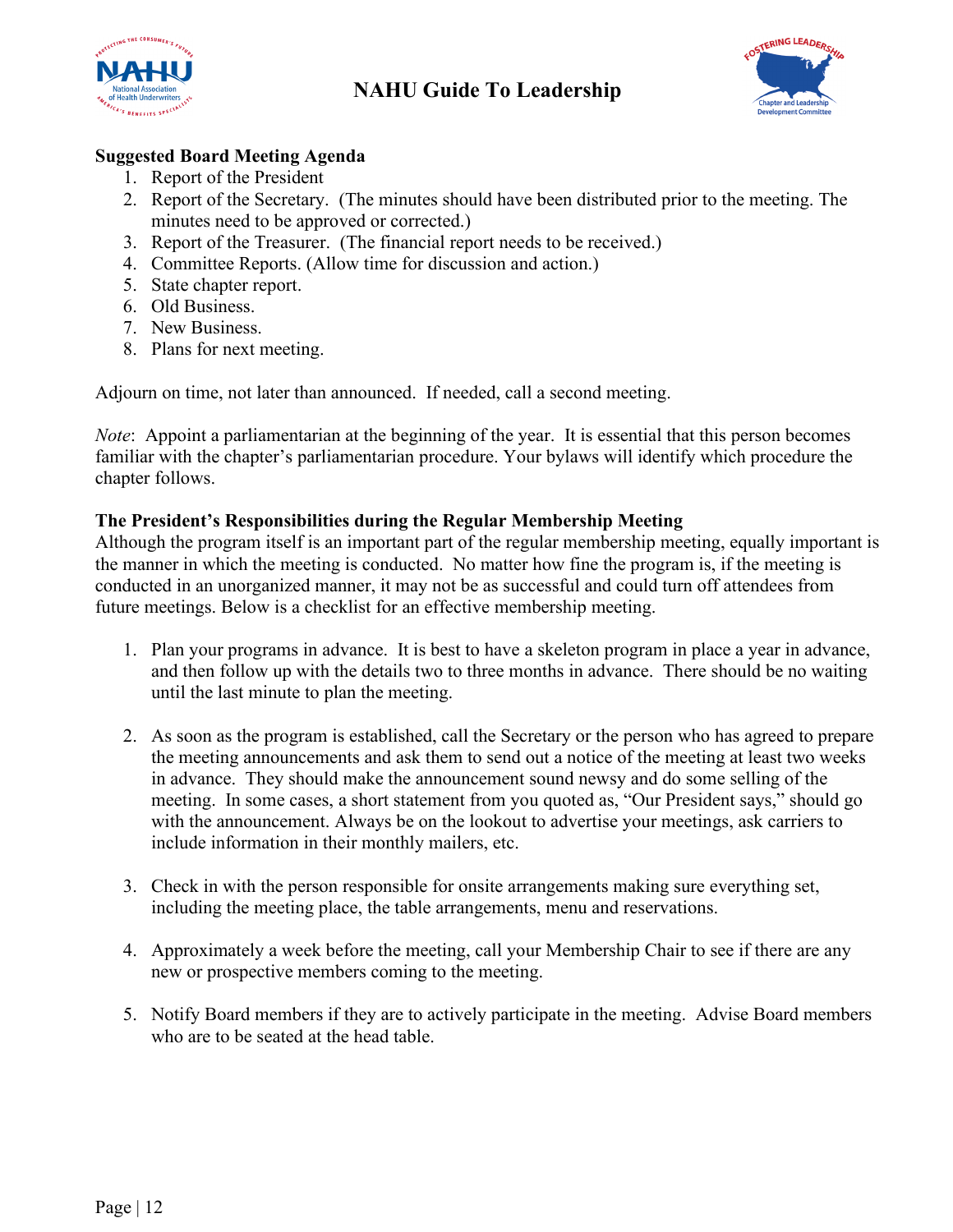



- 6. Find out who on your board will be at the meeting. If there are any new members attending assign each one a new member to greet and introduce to other members.
- 7. Prepare a printed agenda for the meeting, inclusive of approximate times. Use the reverse side as a questionnaire to be completed by each attendee. Ask for their input on desired upcoming program subjects, meeting places or times, and other helpful suggestions. Have one for every attendee.
- 8. Plan the details of the meeting before hand. Here is an outline that may help you to make the meeting move smoothly:
	- Welcome everyone, introduce yourself
	- Point out the agenda and questionnaire as members arrive.
	- Call meeting to order.
	- If time permits, ask for introductions of guests and new members.
	- Ask for a brief report from committee chairs as appropriate.
	- Announce any NAHU highlights.
	- Thank all sponsors and/or contributors
	- Acknowledge the people responsible for the program.
	- Introduce the program or turn over the microphone to whoever is facilitating the program.
	- Close with another acknowledgement of the people responsible for putting the program together.
- 9. Stay on time. If the program is running late, interrupt the meeting (in progress if necessary), and announce that this is the official end of the time commitment and all who need to leave should go, but that the program will continue to conclusion and all who are able are welcome to stay. Announce the subject and date of the next meeting. Talk it up. Ask everyone to be present and to bring new members or guests. Adjourn the meeting.

*Note*: Arrange for pictures to be taken of speakers and officers for press release information to be sent to local newspapers and the National Association for publication in the *America's Benefit Specialist Magazine (ABS).*

#### **Other Action Notes for the President:**

- Read the communications that come from the National office and report on it to your board and chapter members.
- Check-in roughly once a month with each committee chair. Always let them know you appreciate their time and involvement.
- Acknowledge new members with a letter or a personal telephone call. Ask them to serve in some capacity. Put them to work early.

It is amazing how much can be done by a group working together. Time spent in directing activity will bring results. Each member working at least one hour each month on association activity can build the group into a tremendous power.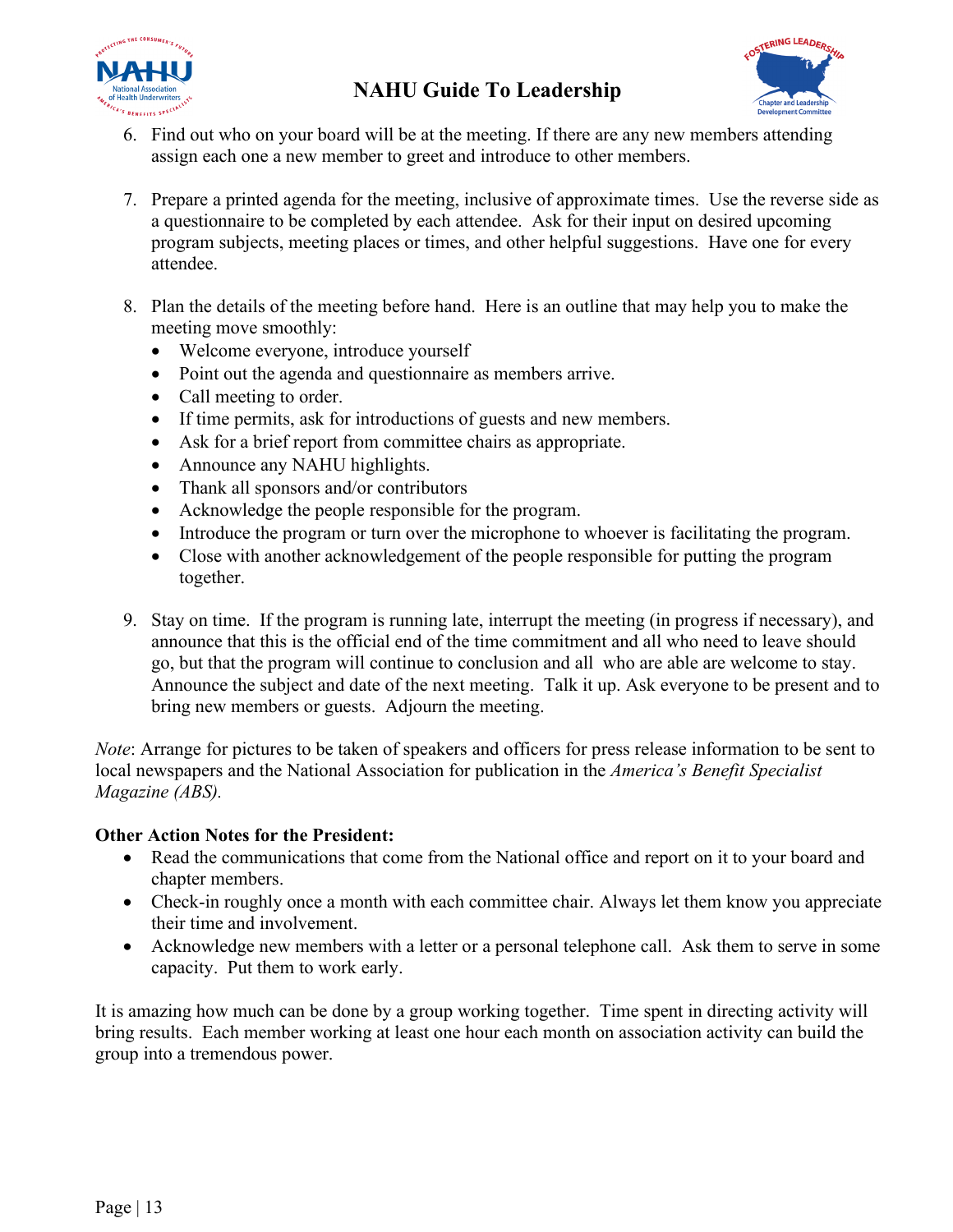



#### **DUTIES OF OTHER LOCAL OFFICERS**

#### **President-elect and Vice President**

The President-elect presides in the absence of the President. They will also perform other duties as assigned by the President. Usually, the president-elect is the chair of one of the key committees such as Professional Development or Membership. The President may also designate certain other committees.

The Vice President serves in much the same capacity as the President-elect and may be appointed as chair of an important committee. The Vice President should also be given broader responsibilities to assist other committee chairs and to share in the chapter leadership. One of the most important things that a President can do for the local chapter is to develop officers who can take over the leadership roles in the succeeding years.

#### **Treasurer**

The essential duties of the Treasurer:

- To receive and deposit funds as provided by the bylaws of the association.
- Disburse funds, usually by check, on the order of the board.
- Keep accounts, showing all transactions.
- Maintain records of membership and dues rebated from NAHU.
- Make a report to the chapter's annual meeting and at any other time requested.
- File the necessary tax and information returns as required by state and federal laws to maintain the chapter's tax-exempt status and to maintain required records.
- The Treasurer may serve with or without bond, as provided by the Bylaws.
- Prepare the annual budget.

#### **Secretary**

The usual duties of the Secretary:

- Keep records of the minutes of all meetings, attendance, membership and dues.
- Report to the association at the annual meeting and at other times as required, and submits to the proper officer or committee all communications from the state and national associations.
- If you are incorporated and your state requires it, a list of your executive board (name, position, address and phone number) must be filed annually with the State Attorney General, along with a filing fee.
- The list of your Board of Directors (name, address, phone number) needs to be furnished annually to your State President, Regional Vice President, and the national office.

The national office processes all membership applications and provides a central billing system for all membership payments (the operation of which is described in a following section). It is important, for the local chapters to maintain accurate records and to establish a follow-up system for all members that are lapsed or soon to be lapsed. Dues payments and new memberships received by the chapter should be forwarded immediately to the national office. Any delay will delay the membership or payment from being processed and could delay or cease membership benefits.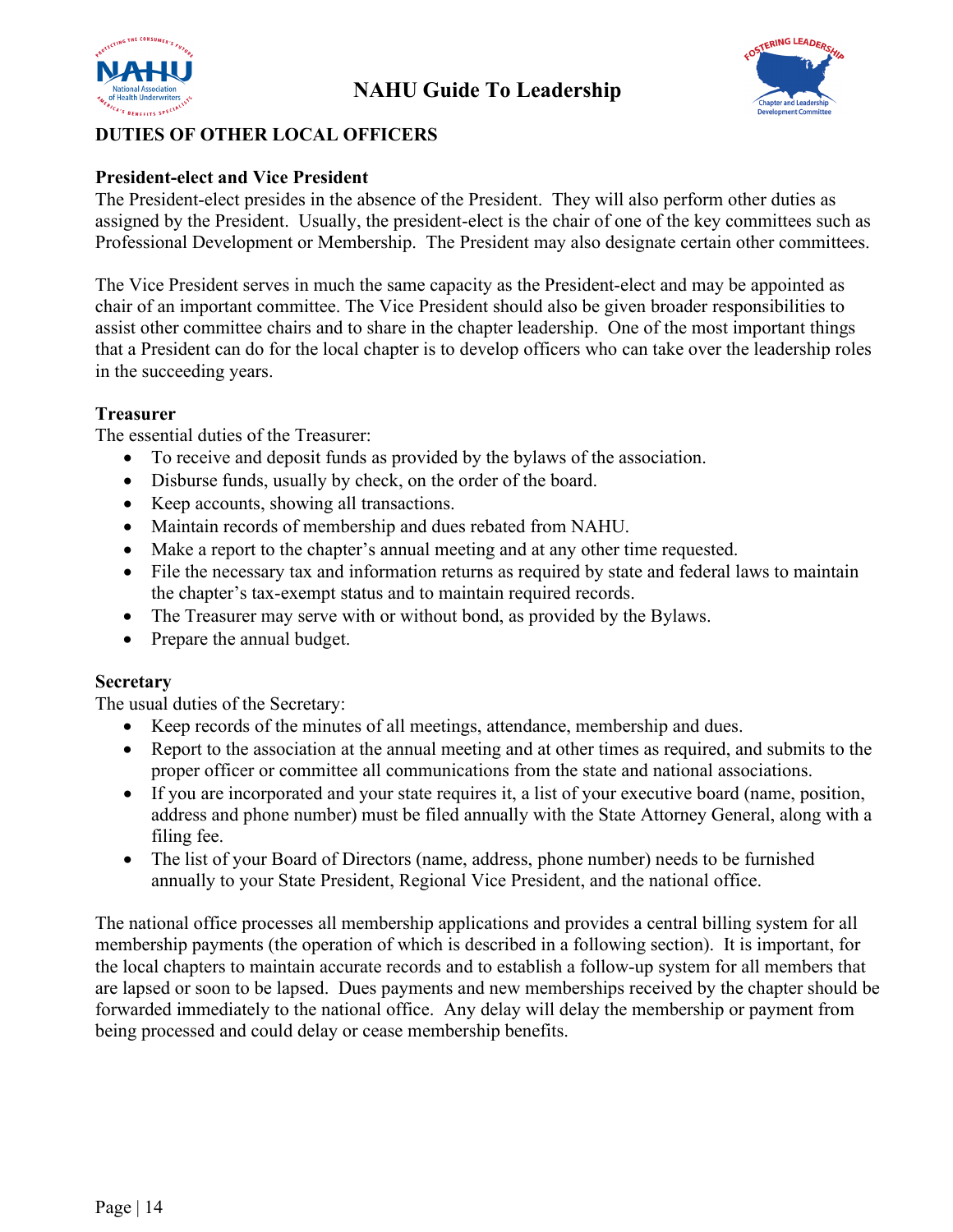



Whenever remittances are sent to the national office, be sure to

identify the payments as new members, renewals or reinstatements of lapsed memberships. Every payment should be identified by giving the full name, company affiliation, address of the member, and phone number (including area code).

When you learn a member has moved, let the national office know and if you have it, provide the correct new address. This is important when a person transfers from one area to another so that his/her membership may be transferred promptly.

Whenever there is a change of officers, it is extremely important that you forward this information to the national and state offices.

## **COMMITTEE & THEIR STRUCTURE**

There are three types of committees:

- 1. Standing
- 2. Special
- 3. Task Force

**Standing committees** are identified in a chapter's bylaws. Check your bylaws to see what they require before adding or eliminating any from your list. Typical standing committees are:

- Membership
- Legislation
- Professional Development
- Nominations

**Special Committees** are committees a chapter wants to have on an ongoing basis but does not feel it necessary to have stated in the bylaws. Some special committees are:

- Awards
- Hospitality
- HUPAC
- Media Relation
- Medicare
- Newsletter
- Public Service
- Sales Congress

**Task Forces** are for those times when an issue or project needs to be undertaken but it will only have a short lifespan. A task force is not ongoing. If the chapter's board determines that a task force needs to be ongoing then it should become a special committee.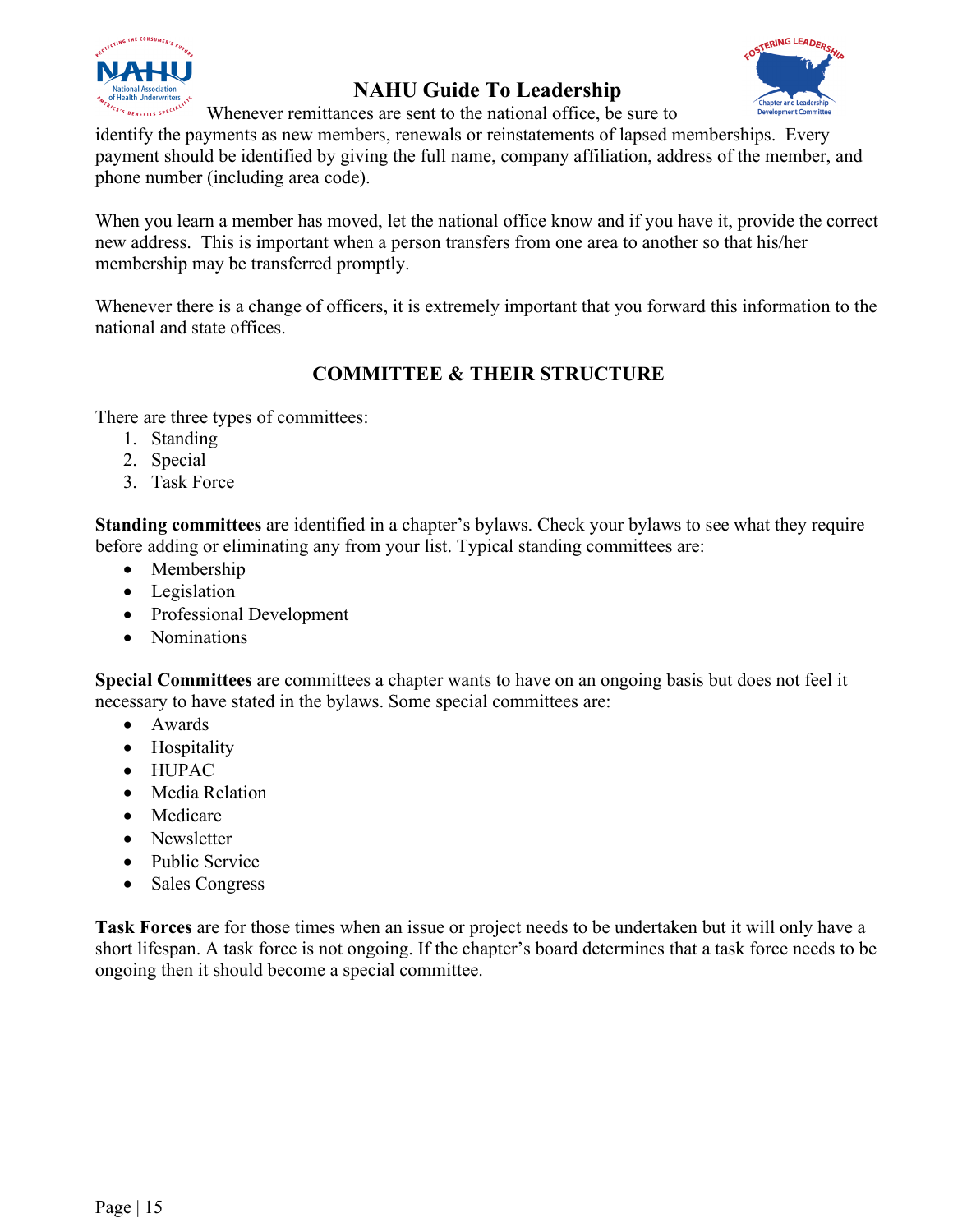



#### **LEGISLATIVE**

Government Affairs is one of the most visible jobs. Certainly, we have all seen the impact legislation has had in the past few years on the products that members sell, the rules governing the marketplace and broker compensation. Local chapters should recognize that the role of Legislative Affairs is an important and growing one. Therefore, local chapters should develop working committees to address national legislative and regulatory issues, state issues, relationship building with state and federal elected and appointed officials and the media.

The Legislative Chair serves as the coordinator of all committee's activities and as liaison between the local/state chapter and the state/national chapter. Duties may include, but are not limited to:

- Participate in state and federal NAHU legislative activities to provide input to those activities and report to members.
- Coordinate debriefing system so valuable information is forwarded to state and national office for further action
- Coordinate fund raising projects, which may include HUPAC (if no state Chair)
- Coordinate efforts with Public Relations chair to further opportunities for public visibility including TV, radio, and print media
- Promote legislative resources now available to all members through state, regional and national Leg Chairs, NAHU staff, NAHU and state website, state and national magazines, and state and national legislative alerts
- Look for opportunities to organize coalitions with like-minded organizations

For more information about the Legislative chair role see the Legislative chair guidebook on NAHU's website

#### **MEMBERSHIP**

Although NAHU constantly focuses on developing member recruitment and retention campaigns local and state chapters are uniquely positioned to assist with these endeavors. The close and direct contact chapters have with members and potential members make it an ideal structure for recruitment and retention. Chapter meetings, CE sessions, social events, newsletters, email communications, to name a few. are all invaluable opportunities to strengthen the relationship with our members.

The key to building and maintaining a strong membership is the development of an effective Membership Committee. Membership should not be the responsibility of a single individual. This is a role that requires regular contact with all of the chapter's members, and is best executed when shared among a number of committee members.

While each chapter's practices will differ based on need and opportunity, the duties and responsibilities below can serve as a guide for managing the membership function.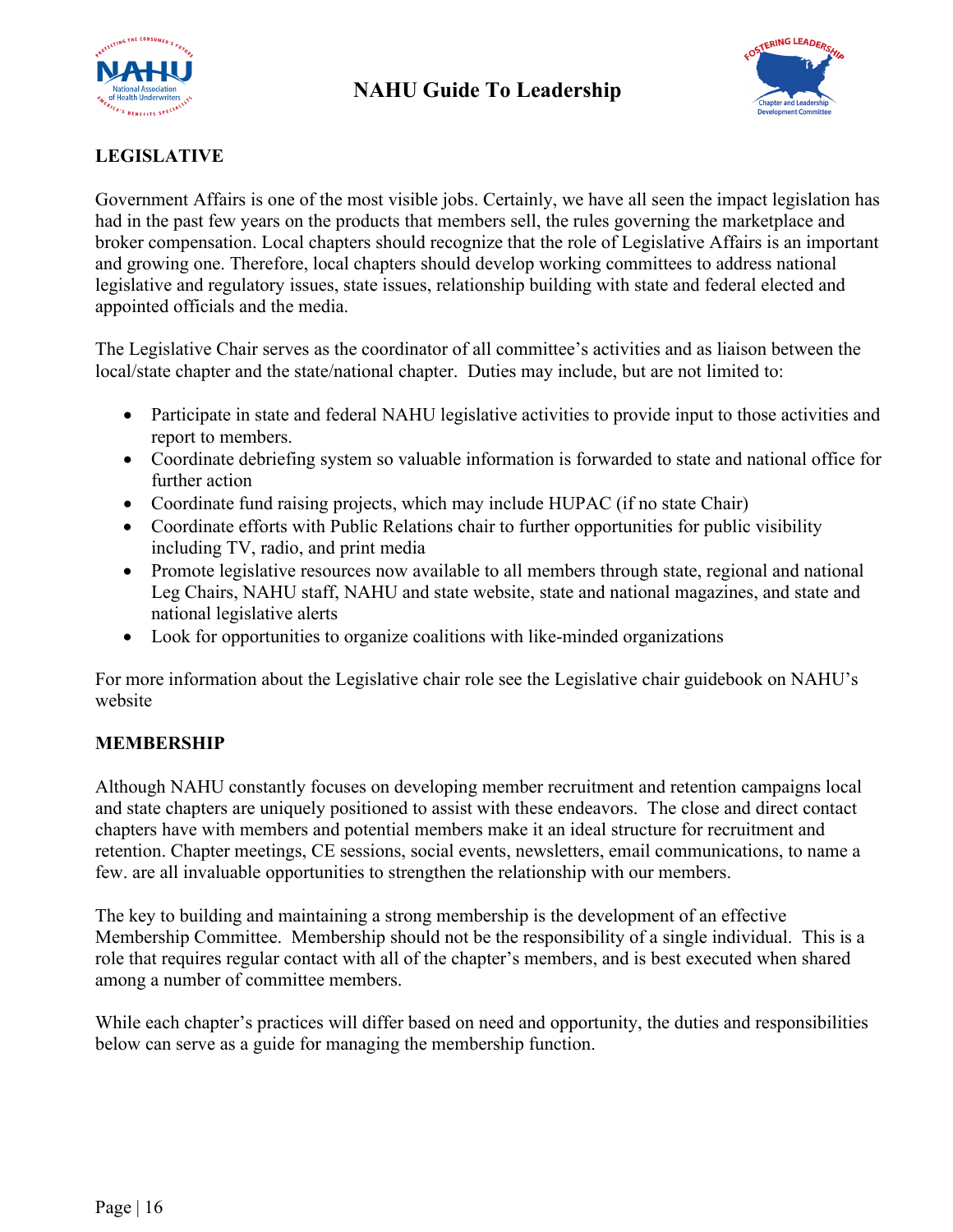



Membership Chairs are primarily responsible for:

- Recruiting and promoting recruitment of new members.
- Maintaining good membership records.
- Encouraging members to pay their dues.
- Promoting chapter involvement in the national membership contests.
- Understanding and utilizing eCommerce*.*
- Participating on monthly teleconference calls.

## **PROFESSIONAL DEVELOPMENT**

The success or failure of any chapter may depend to a large extent upon quality programming. A chapter's ability to deliver an interesting meeting each time is a good indicator for membership retention and recruitment.

The local board should be involved with the planning of the skeleton schedule for the year. The Professional Development Chair and the committee are tasked with finding speakers, panels, etc. to fulfill the programming. It is recommended that chapters use NAHU's or the state's Speaker's Bureau for speakers and event ideas.

Below are some suggested guidelines for successful meetings

- Have a set time, place and date for each meeting. Keep the same schedule each month insofar as possible.
- Start on time! End on time!
- Appoint a capable, imaginative group to serve on the Professional Development Committee.
- All meetings should be planned well in advance.
- Publish the program calendar. Distribute it to all members, have copies on hand to provide prospective members. Keep the information on the chapter's website current.
- Remind members of the meeting. Follow up with a phone call as the program gets closer.
- Professional Development and Media Relations should work together. Secure publicity for the meeting.
- Take pictures and send them and program information to the *ABS* editor.

For more details about professional development programming see the Professional Development Chair's Guidebook on NAHU's website.

## **AWARDS AND OTHER RECOGNITION**

NAHU has a variety of award and recognition programs. Awards chairs are responsible for keeping detailed and organized records of all chapter activities, compiling documentation for award submissions, organizing the award submissions, and bringing recognition to the chapter and its members.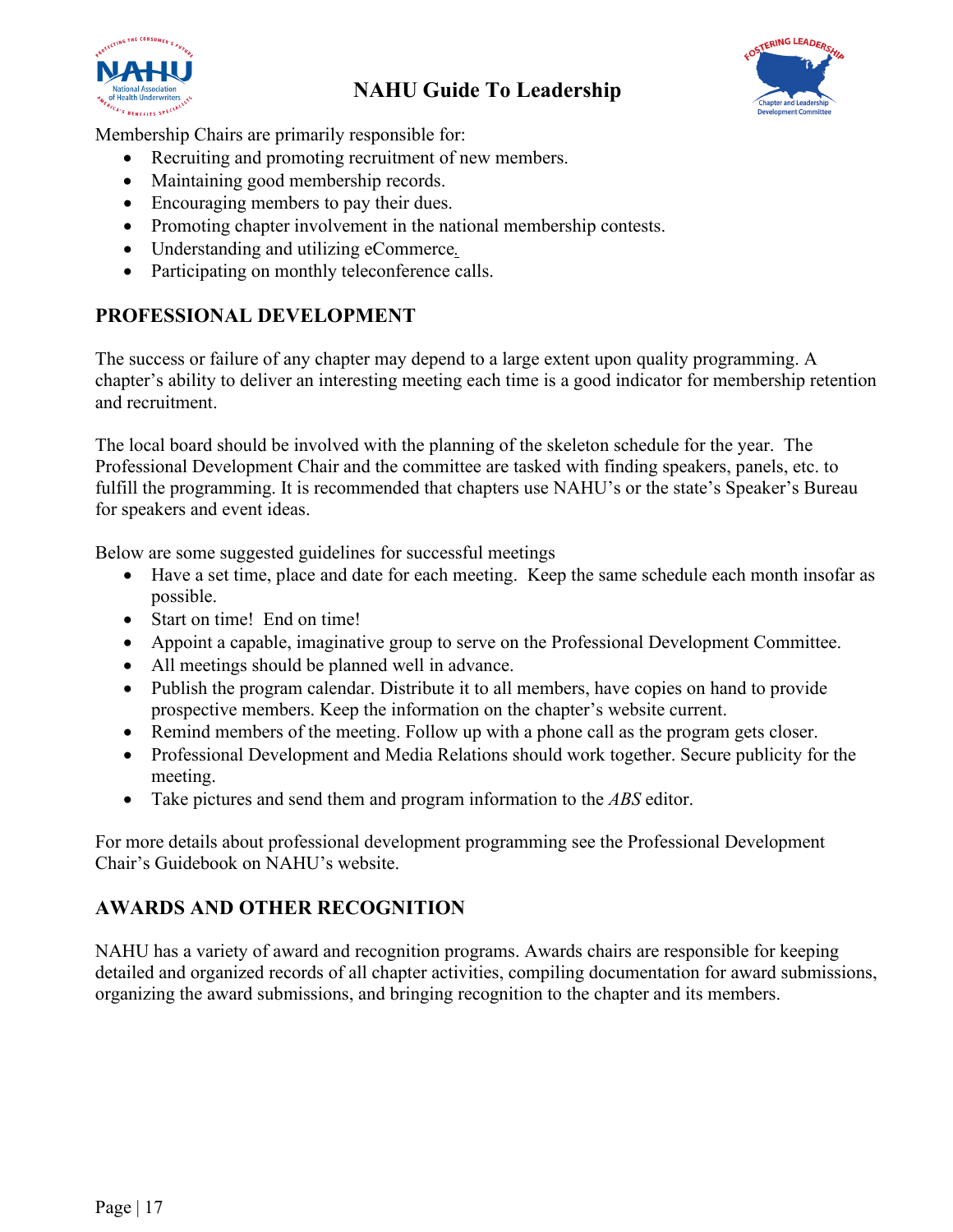



The main functions of the Awards chair include:

- Active involvement in chapter events and meetings.
- Collecting and documenting all the activities performed by the chapter.
- Organizing information in an effective manner for submission.
- Acknowledging the success of the chapter and members by recognition at a monthly luncheon or special event and announcement in newsletter and/or chapter website.
- Promoting membership growth by communicating the chapter's success to the public.

Below is a summary of NAHU's different recognition and awards programs, more extensive information can be found on NAHU's website or by sending an email as indicated in each section.

#### **Chapter Certification**

NAHU's Chapter Certification Program is a voluntary certification based on a rolling year's activities. There are multiple levels of certification. Silver Certification is based on satisfying six of the fourteen criteria, Gold Certification is based on satisfying nine of the criteria and Platinum Certification is based on satisfying all of the criteria. State chapters are eligible for the Blue Ribbon of Excellence. Blue Ribbon of Excellence is based on the state chapter and all of its local chapters being certified.

All Blue Ribbon and certification recipients are displayed on NAHU's website acknowledged in ABS and are recognized at Annual Convention. Certification is based on activity within a 12-month period; re-certification is required annually. For more information send an email to chapters $\omega$ nahu.org.

#### **NAHU Leading Producer's Round Table (LPRT)**

LPRT recognizes members who are top producers in the industry. An annual application is required and due by March 31. It is available on the website in the LPRT section. There are five categories of qualification: Soaring Eagle, Golden Eagle, Eagle, President's Council, and Leading Producer. For more information send an email to  $lprt@nahu.org$ .

#### **NAHU Annual Awards**

NAHU's awards program recognizes chapters and individuals for excellence and achievement in areas ranging from membership to legislation and general chapter excellence. NAHU's awards year runs from April 1 through March 31. Below is an overview of the awards. For more information send an email to [awards@nahu.org.](mailto:awards@nahu.org)

## **HOSPITALITY**

Hospitality is another function that important for a chapter. Depending on your chapter's size and available volunteers this can either be a committee or assign to board members. Some of the duties that this role oversees are:

- Warmly greet members, speakers, prospects
- Register/check-in attendees provide name badges and introduce new members, first-time attendees to other board members.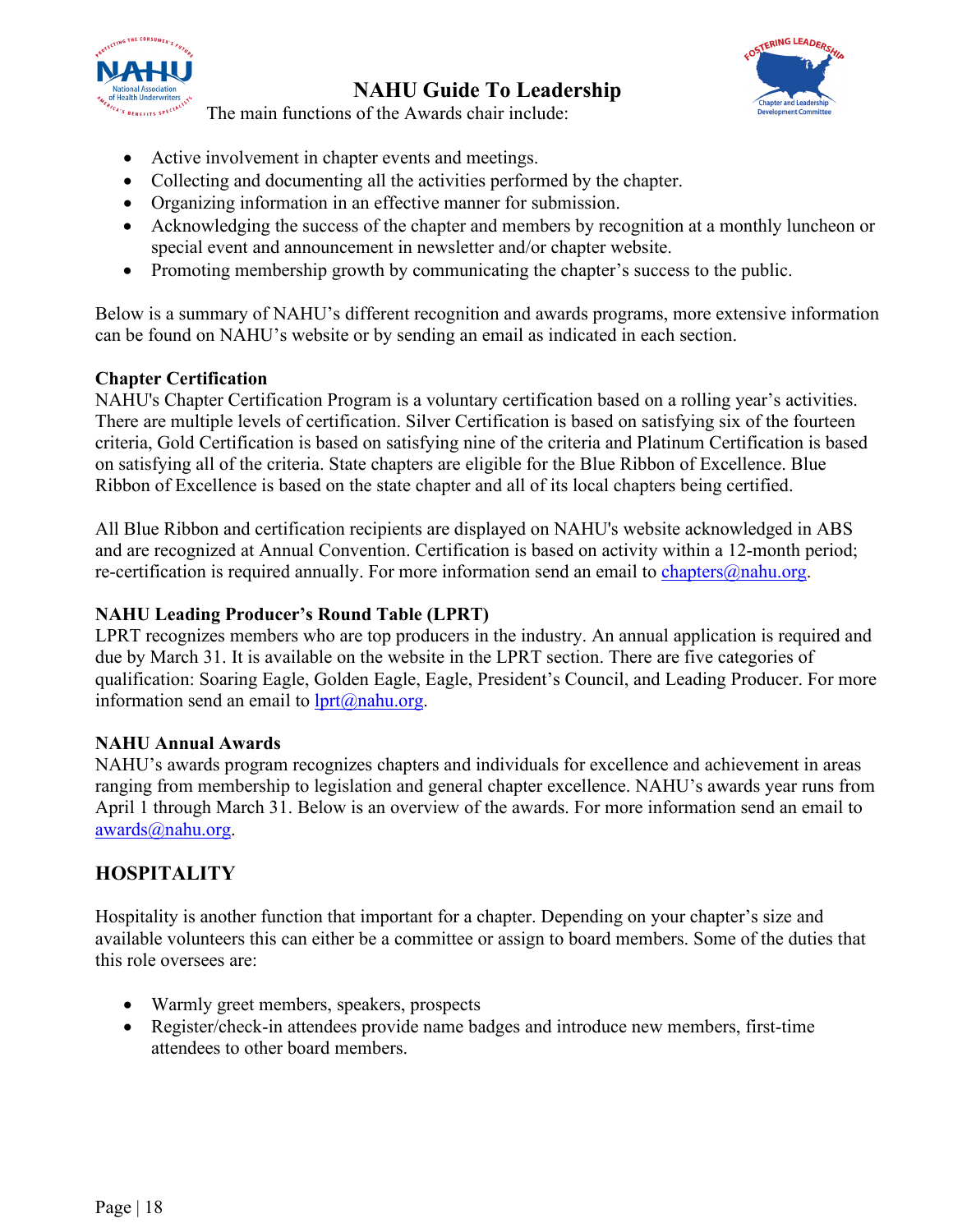



- Distribute handouts, agendas, questionnaires, etc.
- Hand out continuing education certificates, where appropriate.

#### **MEDIA RELATIONS**

Effective media spokespeople review timely industry issues and find ways to relate them in a meaningful and legitimate way to the current events happening at the local level. They also find angles to help communicate the impact of how the national debate on health care reform is affecting your local community by sharing anecdotal information from your clients.

Here are a few of the key responsibilities of the media relations chair:

- Building the Press List
- Develop a rapport with your local media by sending a "letter of Introduction"
- Create and distribute press releases, media advisories and editorial options.
- Approach targeted media outlets to offer an article or column on the subject under your byline.
- Create and find Social Media Strategies and Opportunities

The person for this job should be outgoing and after introducing him/herself to the key reporters by means of a letter and follow-up phone call, they will need to cultivate the relationship by identifying and utilizing opportunities for continued contact. Some of these opportunities will evolve naturally; others will require a bit of "manufacturing." The objective is for your media chair to keep his/her name and the chapter's messages in the forefront of the public eye through the media, both for the marketing potential as well as for support on issues that are critical to the well-being of the health insurance industry.

#### **COMMUNICATIONS**

A chapter's communications provides the association an opportunity to share timely and engaging information with members and prospective members. Most chapters have moved away from printed newsletters in favor of digital versions, along with social media and video content.

These communications should be sent to every current and prospective member in the chapter's area along with carriers or large agencies not affiliated with the chapter, as well as your Regional Vice President and the national office.

If the chapter is looking into doing advertising please contact the editor of ABS Magazine  $(editor@nahu.org)$  for suggestions and possible guidelines.

## **PUBLIC SERVICE**

NAHU chapter involvement in community activities accomplishes the following purposes:

- Contributes to the well-being of the community
- Generates favorable recognition and appreciation in the community for the chapter, its members, and the profession.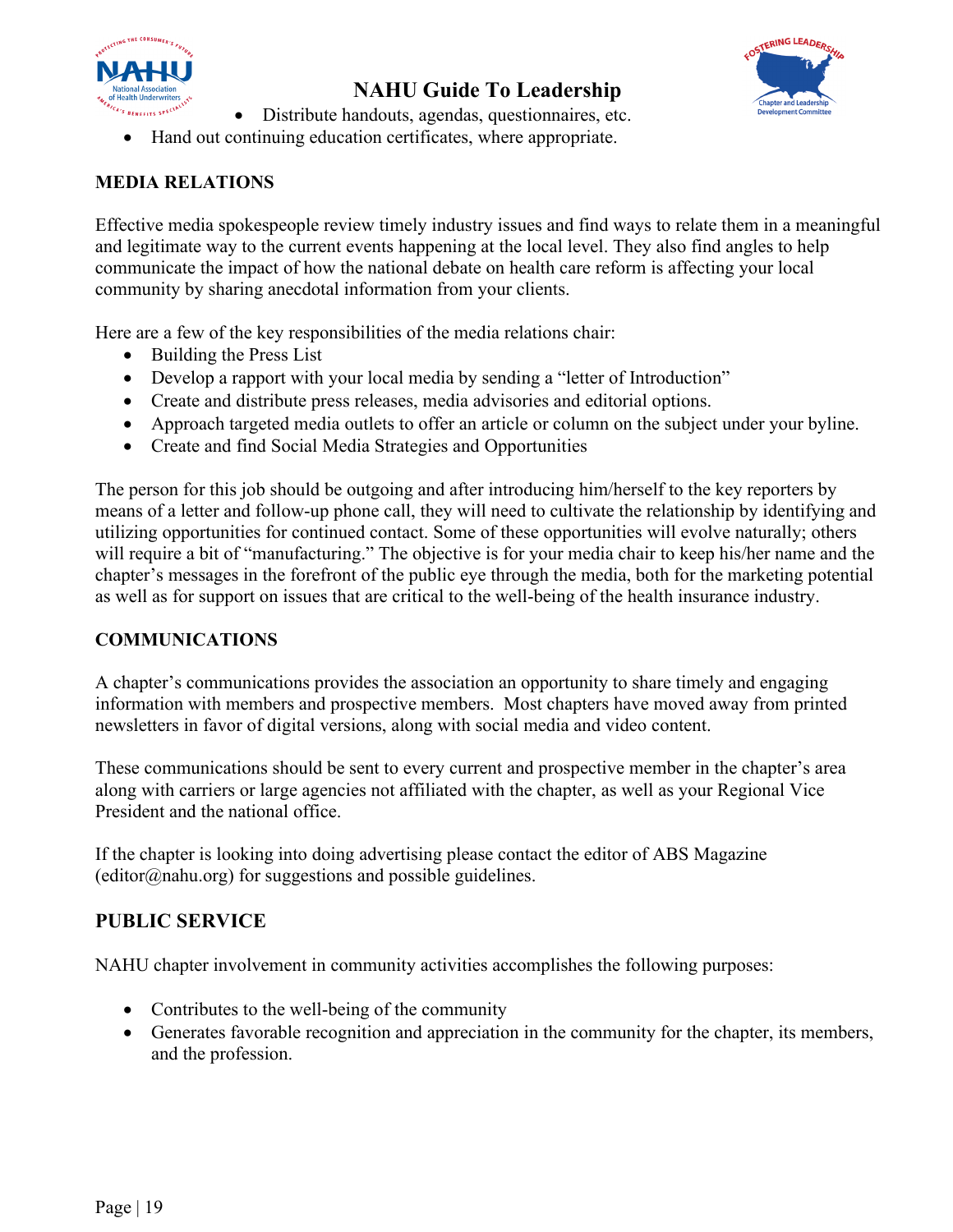



• Strengthens the chapter by providing a common bond of interest that knits members together

The Public Service chair should be good at organization, have a passion for public service and willing to be a cheerleader for the group. For some chapters the Immediate Past President is a good candidate for this position.

#### **SALES SYMPOSIUM**

Some of the reasons for a state or local sales symposium are:

- Professional Development. One of the primary duties of the association is to educate the health and life insurance agents and support personnel about the importance of health and disability insurance and to keep them aware of changes and legislation affecting our industry.
- Prestige. A successful symposium results in prestige to the sponsoring association through publicity, prominent speakers, and respect in the industry. Success can be measured by quality of content, good attendance, and a smooth-running, profitable meeting.
- Membership. By attracting both members and non-members, the association has the exposure necessary for recruiting new members!
- Political Power. Through publicity and invitations to prominent officials, such as state legislators, congressmen and Insurance Department representatives, the association shows its strength if the attendance is impressive and program content is good.
- Raising Funds for the Association. Revenue can be raised through the Sales Symposium by proper budgeting, the sale of sponsorships and booths.

There are many keys to a successful program. Below are a few, please contact NAHU's Meetings Department ( $\frac{meetings(\omega)$ nahu.org) for more details and suggestions.

#### **The Committee**

The Sales Symposium Committee is run by a chair. It is recommended that the chair be appointed one year in advance. This person should be a strong leader, a good manager, and good delegator. The chair's primary responsibilities are to steer the committee, coordinate everyone's efforts, make sure deadlines are met, and ensure that obligations are being fulfilled as well as keeping to the budget.

## **STRATEGIC PLANNING**

The intent of this section is to provide you with a process for establishing and maintaining your state or local chapter strategic plan to guide you and the chapter in accomplishing its mission and/or vision statement. Once you have established your strategic plan it should be share with the state chapter and national organization.

#### **Strategic Planning Meeting**

It is recommended that each state and/or local association sponsor a strategic planning conference with the following people in attendance:

The entire board (if you are a local chapter you might want to invite someone from the state board)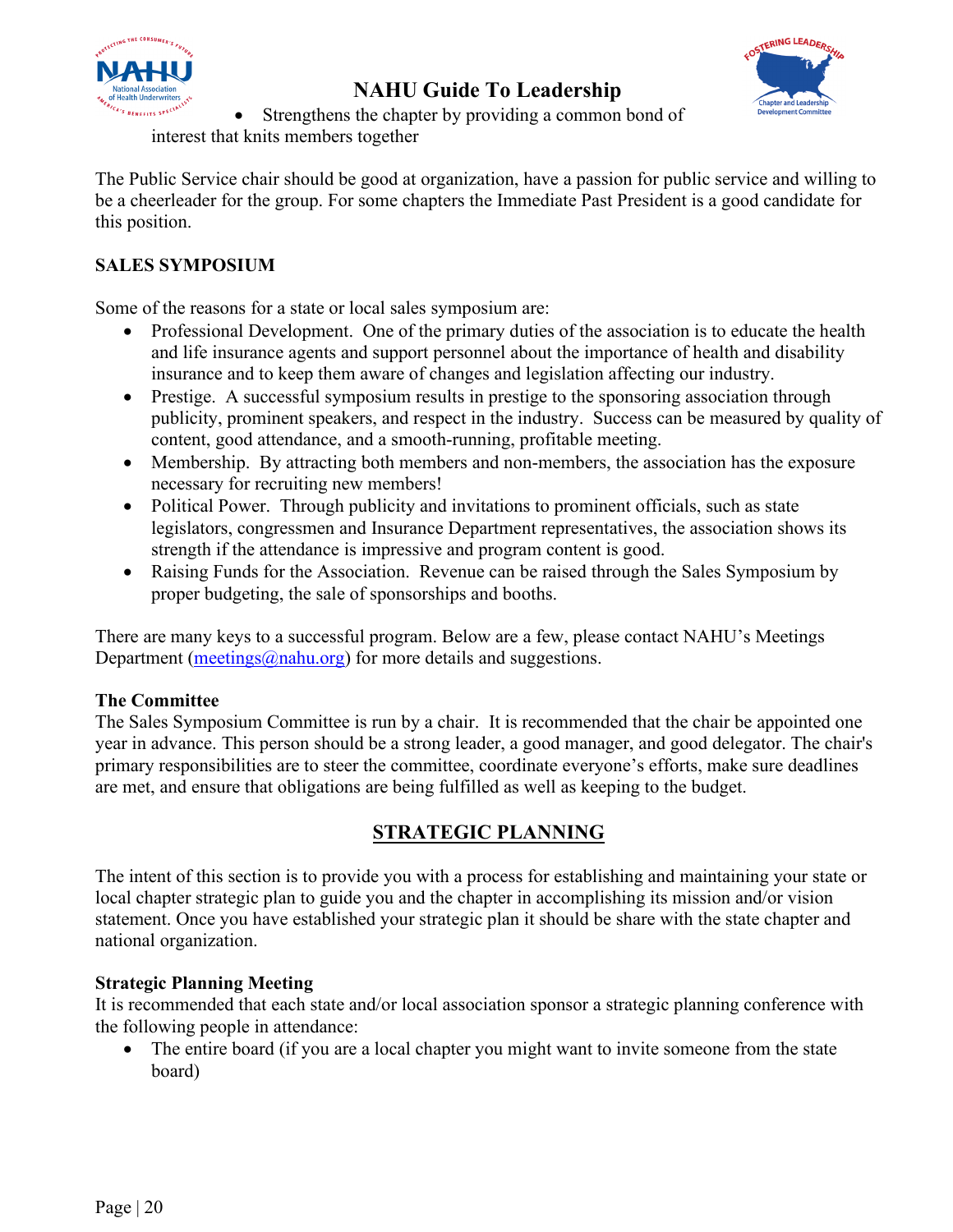



- State boards want to make sure there is at least one representative from each local chapter
- The Regional Vice President

The President is responsible for organizing the meeting, which should be held in a central location so that it is equally convenient for each local association to attend. Depending on the size of your association, you will need either one or two days for the strategic planning sessions.

#### **Sample Conference Agenda**

| Friday   | $10:00$ am $-12:00$ pm               | Board meeting & general housekeeping |
|----------|--------------------------------------|--------------------------------------|
|          | $12:00 \text{ pm} - 1:30 \text{ pm}$ | Lunch                                |
|          | $1:30 \text{ pm} - 3:00 \text{ pm}$  | Planning                             |
|          | $3:00 \text{ pm} - 3:15 \text{ pm}$  | <b>Break</b>                         |
|          | $3:15$ pm $-5:00$ pm                 | Planning                             |
|          | $5:00 \text{ pm}$                    | Fun time on your own or as a group   |
| Saturday | $8:00 \text{ am} - 9:00 \text{ am}$  | <b>Breakfast</b>                     |
|          | $9:00$ am - 10:30 am                 | Planning                             |
|          | $10:30$ am - $10:45$ am              | <b>Break</b>                         |
|          | $10:45$ am - $12:00$ pm              | Planning                             |
|          | $12:00 \text{ pm} - 1:30 \text{ pm}$ | Lunch                                |
|          | $1:30 \text{ pm} - 3:00 \text{ pm}$  | Wrap- $Up & Questions$               |
|          |                                      |                                      |

#### **Strategic Planning Process Outline**

The following is an explanation of the strategic planning process developed by former NAHU President David A. Saltzman, RHU.

- 1. What is "Strategic Planning?"
	- a. It is a process ongoing, fluid, ever-changing, and responsive
	- b. It is a philosophy that necessitates dedication to acting on the basis of contemplation of the future.
	- c. It is a structure, linking people, plans, goals and resources.

Strategic planning is not just a single, "put-our-plan-on-paper" meeting. It is a congenial process. STRATEGIC PLANNING DEALS WITH THE FUTURE OF PRESENT DECISIONS. Strategic planning simulates the future on paper. On that paper, if the results are not satisfactory, you can erase the plan and start over.

- 2. What Strategic Planning does:
	- a. It creates a framework for organization-wide decision-making.
	- b. It allows for performance measurement.
	- c. It applies a "systems" approach, forcing examination of the systems we use to operate.
	- d. It forces the setting of objectives.
	- e. It reveals and clarifies future opportunities and future threats.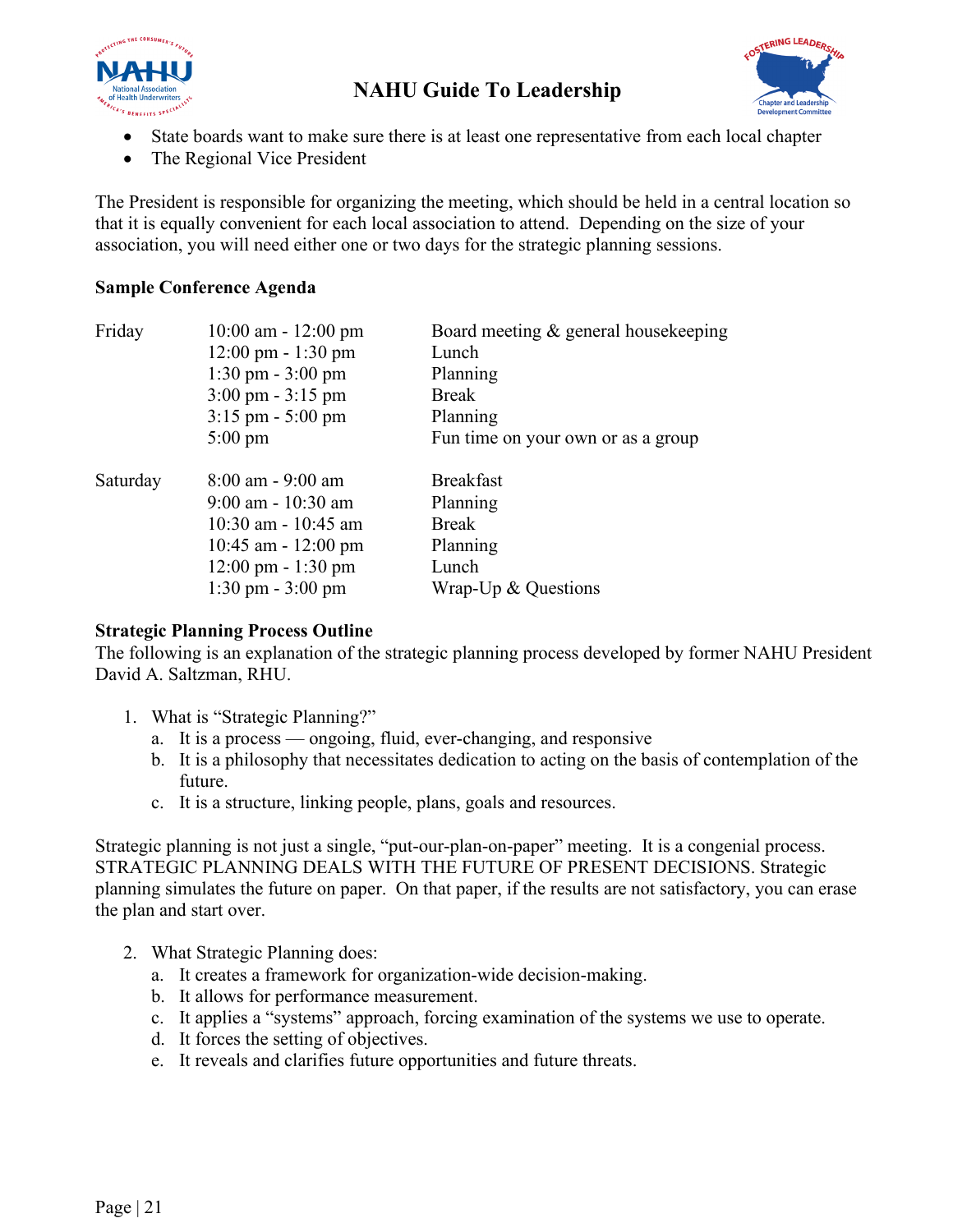



3. What Strategic Planning **isn't:**

- a. It is not an effort to replace day-to-day business decisions which are intuitive.
- b. It is not a patriarchy. It does not "come from on high" or from one person's view of the chapter.
- c. It is not a one-time deal. It can't be done once and left alone.

There are four basic steps in creating a Strategic Plan.

First, you must have or create a **Mission Statement**. This is a permanent public statement of purposethe organization's reason for existence. A mission statement might be: "The mission of the XYZ Corporation is to produce the highest quality widgets in Utah."

Second, once the mission statement is set, **goals** are identified. Goals are long-term, and while they may be modified from time to time, they should be more or less permanent in nature. They should have a long-term frame, five years or more. For example, "Maintain at least a 15% annual membership growth rate." Four to eight goals are sufficient to chart a course.

Third step is to define **objectives**. Objectives are short-term goals. Typically, objectives are achieved within one to two years, although within the context of a chapter where leaders change each year, objectives should be accomplished within the year. Consider each objective separately. **Tasks** are the means to achieving the objectives.

The fourth basic component of your strategic plan is the most important: You must, at all costs, **achieve buy-in** from everyone participating in the process. At each step of the process, stop and go around the table asking: "Will you support that?" If someone says "NO," their obligation is to expose the flaws that they see and to offer suggestions. The group must then accept the suggestion and AGAIN, you must go around the table asking: "Will you support that?" If you do not do this at each step in the process, your plan will contain fatal flaws that will weaken it. You will also have created something for folks to throw rocks at. If everyone DOES achieve buy-in, then everyone can move forward with the plan.

None of the steps matter if buy-in is not achieved.

#### **Care and feeding of your Strategic Plan**.

It isn't enough to simply write down your plan-you need to maintain it, since it is part of an ongoing, fluid process. Participants need frequent reminders about their part in the plan. Once specific assignments are completed, they need to be checked off and the plan document needs to reflect their completing.

Communicate the plan to your membership. This is one more opportunity for them to see what the chapter is doing.

Once you have committed to doing a Strategic Plan, the overall execution is as simple as **Plan it, Do it, Check it, Analyze it (PDCA). PDCA** is a simple formula that corresponds to the way human beings operate. It also provides us with a common language and clear model to use.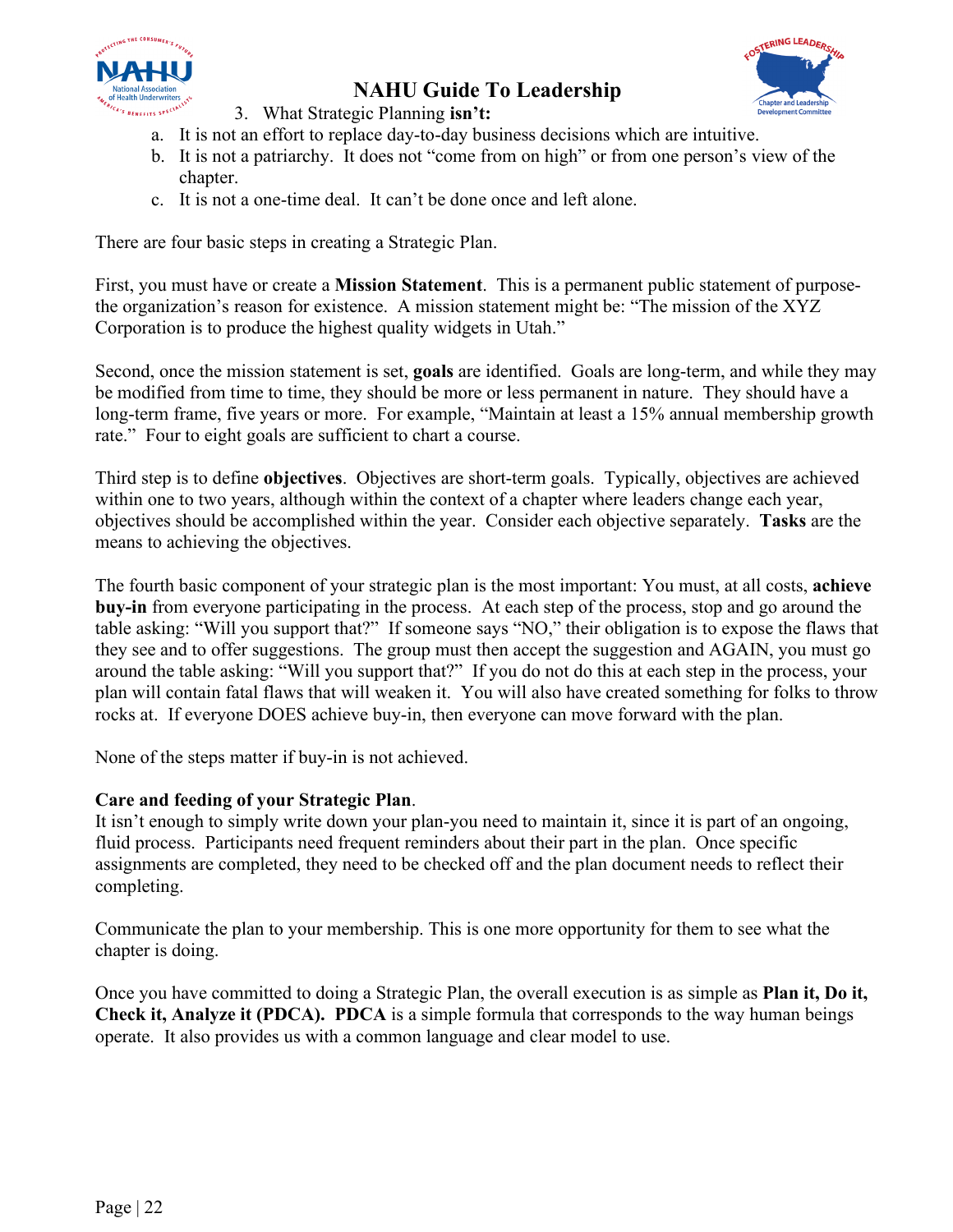



You begin by setting goals and planning how to achieve them. Then

you continue by implementing or trying out what you've planned to see how it works. During and after the "doing" part, you analyze what has happened, what worked and what didn't. Are you closer to achieving your goal? On the basis of your checkpoints, you act to improve the process.

## **HOUSE OF DELEGATES**

NAHU's House of Delegates (HOD) is a gathering of chapter delegates (representatives) to discuss and vote on the business of the Association. Article XI – House of Delegates of NAHU's bylaws details who can be a delegate and how this is decided. There are three groups of delegates; 1) NAHU's Board of Trustees, 2) NAHU's Past Presidents and 3) state and local chapter delegates. Each delegate represents one vote. The number of delegates a chapter is allotted is based on NAHU's April membership report. These numbers are recorded and distributed to the chapter Secretaries. Each chapter gets a minimum of three delegates. State chapter delegates max out at eight and there is no such maximum for local chapters.

Delegates are integral to the direction of NAHU for the coming and succeeding years. They vote on the association's dues and proposed amendments to NAHU's Bylaws. They have the dual responsibility to prepare in advance for the HOD and to report back to the membership on all issues placed before the House of Delegates at the Annual Convention.

Delegates are appointed by completing the delegate appointment form and returning it to the national office. Only an active member may be a delegate. Being a delegate allows members to have a different understanding and view of the business of the Association. Many associations try to budget to help offset the costs involved with being a delegate (travel, hotel, etc.) in part or in total. To ensure the delegate fulfills his delegate duties many chapters require the delegates file reports or present to the board or membership about the meeting. It is highly recommended that you review your chapter's bylaws; some chapters' bylaws identify who can be appointed as a delegate. Some chapters consider their President and President-elect as prime candidates due to the continuity of information that will be beneficial to the growth of the association and the development of a strong leadership program. Other chapters consider the delegate appointment as a form of recognition to their contributing members. However you choose to use this position within your association structure, it will prove to return to your association all the cost plus more. Once you have chosen your delegates and alternates, it is recommended that you coordinate with your state association and participate in any caucus meetings that they or the Regional Vice President might arrange. The more involved your delegates become, the more value will be returned to your chapter.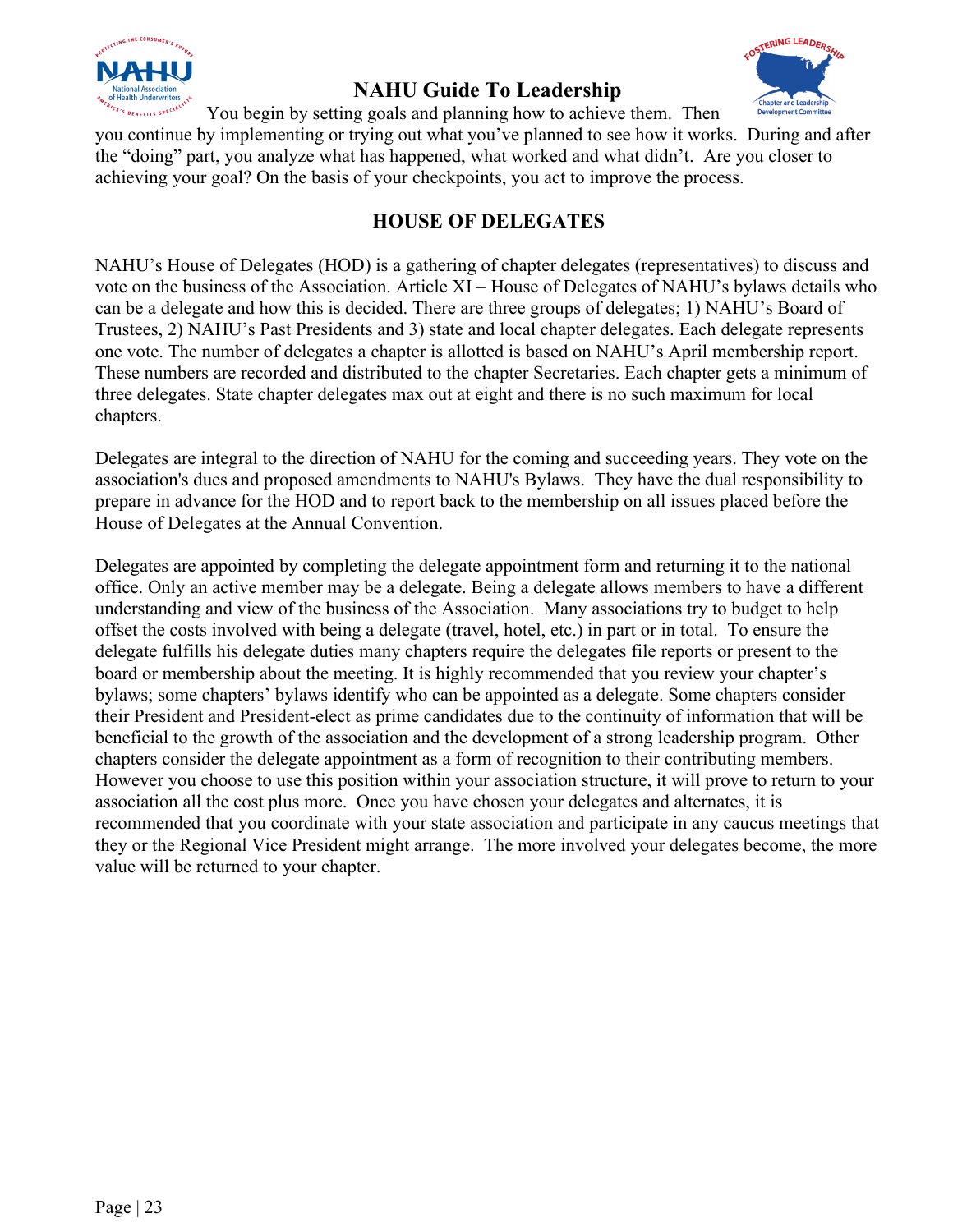



## **STATE DELEGATES**

Each local chapter, as a component of the state structure, should provide a delegate to the state board. This delegate must be capable and willing to attend local board and state board meetings. The state delegate carries the responsibility of voting for the entire membership on all issues placed before the state board. This role requires strength of purpose, willingness to challenge the appropriateness of proposals as they relate to the locals' welfare and goals, tactfulness, diplomacy, the ability to present a case before a board, and the dedication necessary to be mentally alert to all facets of the multiple organizations. It can be a stepping stone for the kind of leaders who are so much in demand at the state and national level. Without the representation and enthusiastic participation of the local delegates, the state chapter is not as able to carry out its intended mission.

#### **FINANCIAL**

The Treasurer is responsible for the chapter's accounting, budget and any state and/or federal tax filings. Some of the filings your chapter may need to complete are:

#### **IRS Tax-Exempt Status**

Each chapter, through its chartering process agrees to become a tax exempt  $501(c)(6)$  organization. To become tax-exempt a chapter must have its own Federal Employer Identification Number and IRS tax-exempt number. All these forms, denoted below, can be obtained from the IRS free of charge by calling 1-800-TAX-FORM or by going to its website; www.irs.gov.

Chapters are strongly encouraged to obtain the services of a qualified certified public accountant to address any financial question, as well as prepare and compile all documents filed with the IRS and statutory agencies. It should also be noted that the local and/or district IRS offices contain taxpayer assistance personnel who are available to assist in completion of tax forms without charge. For further information contact NAHU's CFO at 202.595.3696.

#### **Dues and Dues Billing System**

NAHU is responsible for invoicing all members including the local and state chapter dues. Since each chapter sets its own dues it must notify NAHU of any dues changes no later than September 30 or as posted by NAHU. All dues changes take effect on January 1<sup>st</sup>. The dues change form is available on NAHU's website or by emailing [chapters@nahu.org.](mailto:chapters@nahu.org)

The dues and renewal notices are prepared by NAHU and sent directly to the member. The dues statement includes the national, state and local dues. Members may pay the dues amount by monthly bank or credit card draft, or annually by Visa, MasterCard, American Express, or check. The local and state dues are rebated to the chapters on a monthly basis. All dues must be processed by NAHU to ensure an accurate accounting of a member's payment.

NAHU has an automatic monthly direct-deposit membership dues rebate program for the chapters. If your chapter is not signed up for this program, send an email to [chapters@nahu.org](mailto:chapters@nahu.org) for the sign up form.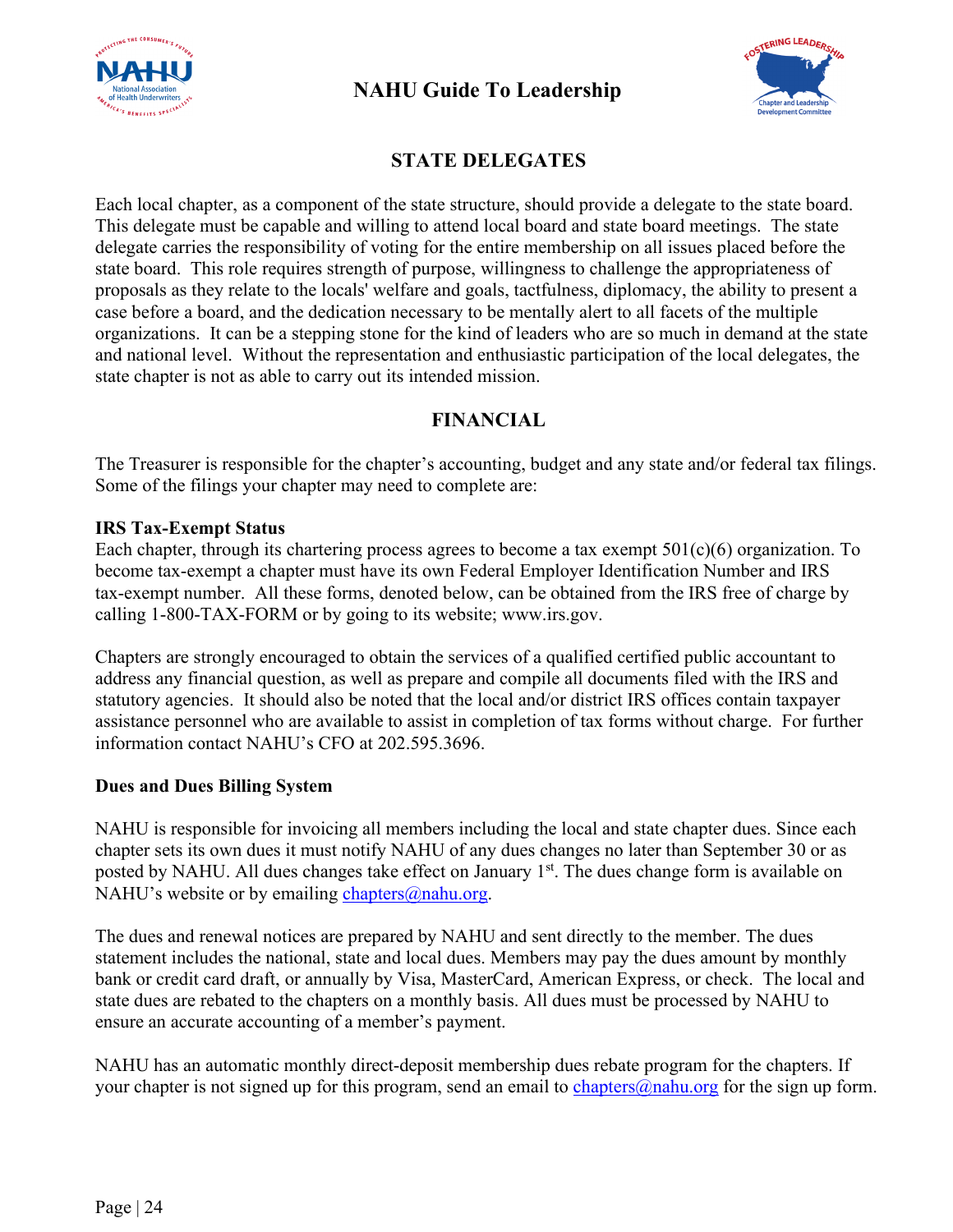



To help chapters keep track of the monthly deposits eCommerce has a dues report that details the dues information paid for any given month.

#### **Checking Accounts**

At the time of the first organizational meeting of a new local or state association, the minutes of the meeting should reflect that a motion was made, seconded and approved authorizing the Treasurer or Secretary/Treasurer to open a checking and/or savings account on behalf of the association. In the motion it should state the name of the bank to be used, which officers are authorized to sign checks or withdrawals from the account and how many signatures are required.

When establishing the account, most banks will ask for a social security number or Federal Employer Identification Number. **Do not give them your personal SSN**. Always use your chapter's Federal Employer Identification Number for all association accounts. Contact NAHU's CFO if you have any questions.

#### **Other Financial Issues**

NAHU Policy & Procedure 95-05-F "Dissemination of Financial Information to the Membership" requires that certain financial information be provided to state and local chapters on a quarterly basis. This information is to provide the membership with timely and accurate news of the financial condition of their national association. These reports bear a statement of confidentiality and allow for the information to be shared with members, but prohibit any other dissemination of the information they contain.

*Have your outgoing Treasurer pass on their information to the newly elected Treasurer. Keeping consistent records is instrumental in helping the new officer understand what needs to be done.*

State Laws. Check your state government's website to see if there are any additional requirements.

## *AMERICAS BENEFITS SPECIALIST* **MAGAZINE**

The official publication of the National Association of Health Underwriters is *America's Benefits Specialist (ABS)* magazine. It is distributed to all NAHU members plus select groups of non-member agents.

*ABS* carries news of association activities (national, state and local), important legislative and industry news, plus articles and columns, many of which are sales-oriented. The editor solicits articles for the magazine, especially articles containing specific sales ideas. *ABS* rarely runs articles that have appeared in other publications. The magazine is prepared well ahead of the month for which it is dated. The deadline for the June issue, for instance, is April 23.

Revenue from paid advertising supports the magazine. Without advertising, the cost of publication would be prohibitive. Regular commercial magazines obtain most of their advertising through ad representatives.